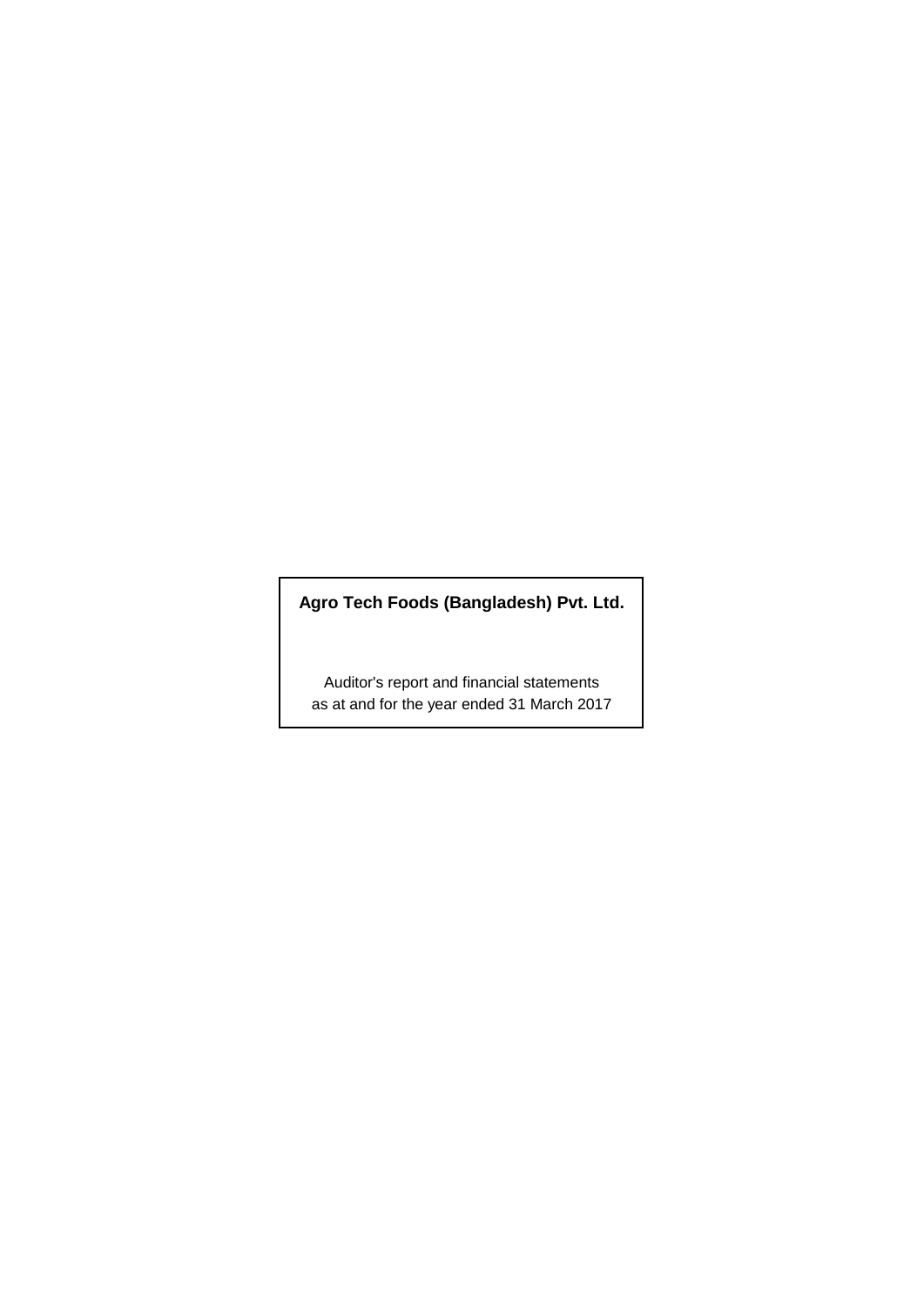# Independent auditor's report to the shareholders of Agro Tech Foods (Bangladesh) Pvt. Ltd.

#### **Report on the financial statements**

We have audited the accompanying financial statements of Agro Tech Foods (Bangladesh) Pvt. Ltd. ("the Company") which comprise the statement of financial position as at 31 March 2017, and the statement of profit or loss and other comprehensive income, statement of changes in equity and statement of cash flows for the year then ended, and notes comprising a summary of significant accounting policies and other explanatory information.

#### *Management's responsibility for the financial statements*

Management is responsible for the preparation and fair presentation of these financial statements in accordance with Bangladesh Financial Reporting Standards (BFRSs) and for such internal control as management determines is necessary to enable the preparation of these financial statements that are free from material misstatement, whether due to fraud or error.

#### *Auditor's responsibility*

Our responsibility is to express an opinion on these financial statements based on our audit. We conducted our audit in accordance with Bangladesh Standards on Auditing (BSA). Those standards require that we comply with ethical requirements and plan and perform the audit to obtain reasonable assurance about whether the financial statements are free from material misstatement.

An audit involves performing procedures to obtain audit evidence about the amounts and disclosures in the financial statements. The procedures selected depend on the auditor's judgment, including the assessment of the risks of material misstatement of the financial statements, whether due to fraud or error. In making those risk assessments, the auditor considers internal control relevant to the entity's preparation of the financial statements that give a true and fair view in order to design audit procedures that are appropriate in the circumstances, but not for the purpose of expressing an opinion on the effectiveness of the entity's internal control. An audit also includes evaluating the appropriateness of accounting policies used and the reasonableness of accounting estimates made by management, as well as evaluating the overall presentation of the financial statements.

We believe that the audit evidence we have obtained is sufficient and appropriate to provide a basis for our audit opinion.

#### *Opinion*

In our opinion, the financial statements give a true and fair view of the financial position of Agro Tech Foods (Bangladesh) Pvt. Ltd. as at 31 March 2017, and of its financial performance and its cash flows for the year then ended in accordance with Bangladesh Financial Reporting Standards.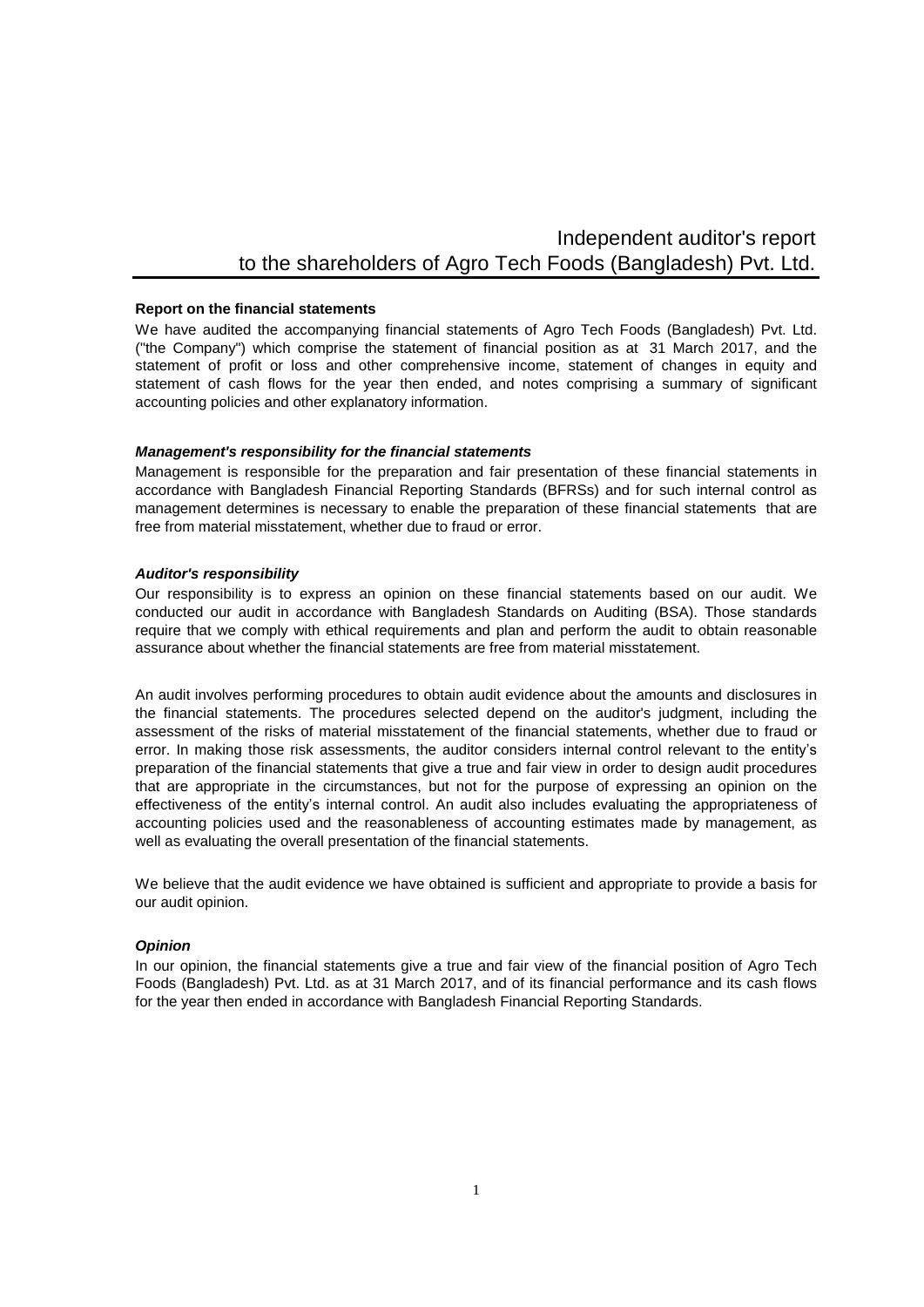# **Report on other legal and regulatory requirements**

In accordance with the Companies Act 1994, we also report the following:

- a) we have obtained all the information and explanation which to the best of our knowledge and belief were necessary for the purpose of our audit and made due verification thereof;
- b) in our opinion, proper books of account as required by law have been kept by the Company so far as it appeared from our examination of those books;
- c) the statement of financial position and the statement of profit or loss and other comprehensive income dealt with by the report are in agreement with the books of account.

*Rahman Rahman Huq Dhaka, 30 April 2017*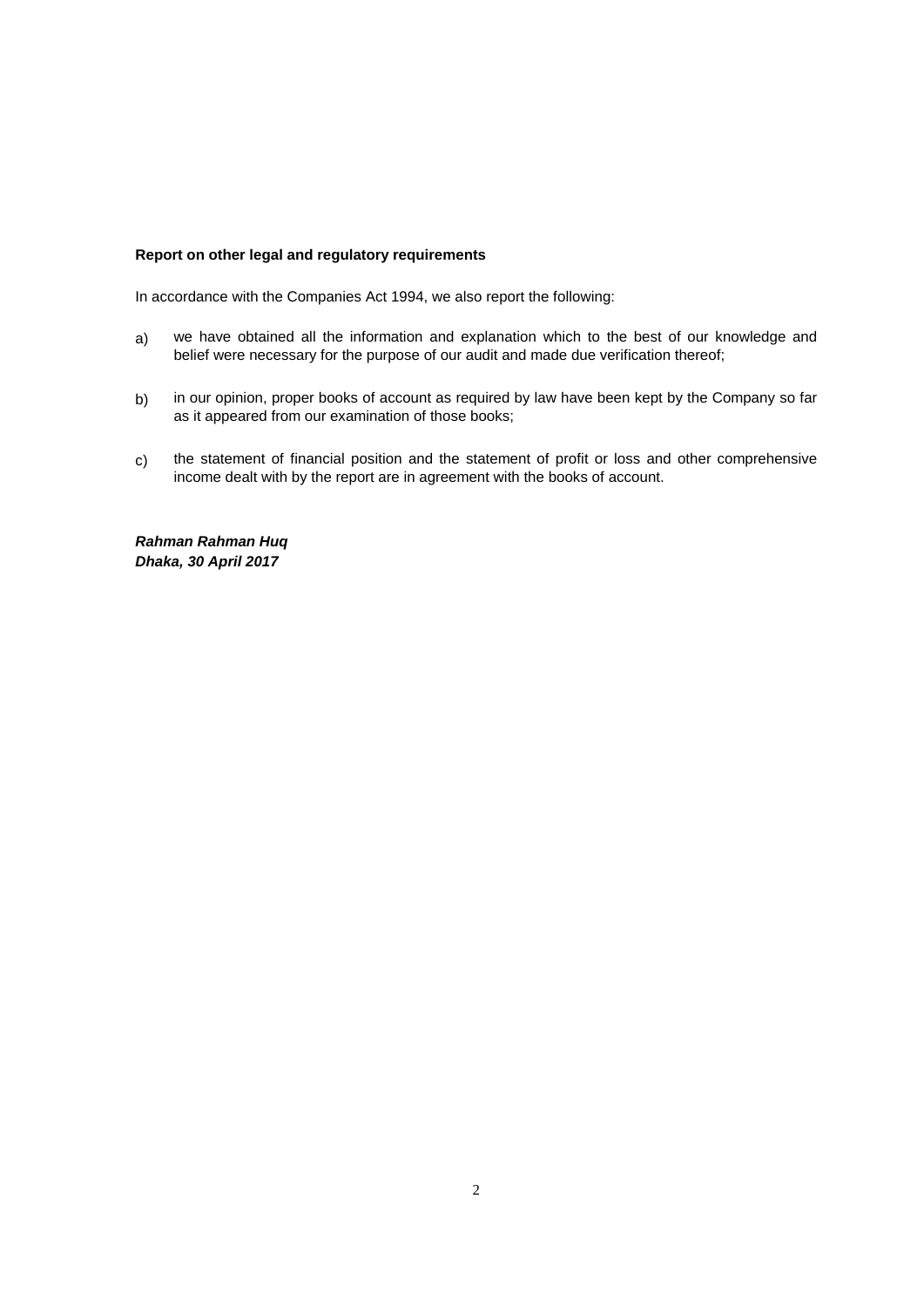|                                     |             | 31 March    | 31 March    |
|-------------------------------------|-------------|-------------|-------------|
| In Taka                             | <b>Note</b> | 2017        | 2016        |
|                                     |             |             |             |
| <b>Assets</b>                       |             |             |             |
| Property, plant and equipment       | 5           | 115,790,503 | 108,752,263 |
| <b>Non-current assets</b>           |             | 115,790,503 | 108,752,263 |
| Advances, deposits and prepayments  | 6           | 1,418,651   | 1,050,039   |
| Deferred tax asset                  | 7           |             |             |
|                                     |             | 4,820,472   | 4,830,471   |
| Cash and cash equivalents           | 8           | 20,241,769  | 38,115,172  |
| Inventories                         | 9           |             | 1,510,532   |
| <b>Current assets</b>               |             | 26,480,892  | 45,506,214  |
| <b>Total assets</b>                 |             | 142,271,395 | 154,258,477 |
|                                     |             |             |             |
| <b>Equity</b>                       |             |             |             |
| Share capital                       | 10          | 150,000,000 | 100,000,000 |
| Share money deposit                 | 11          |             | 50,000,000  |
| Retained earnings                   |             | (8,944,591) | (8,961,158) |
| <b>Total equity</b>                 |             | 141,055,409 | 141,038,842 |
|                                     |             |             |             |
| <b>Liabilities</b>                  |             |             |             |
| Trade and other payables            | 12          | 1,214,612   | 13,218,663  |
| <b>Current tax liabilities</b>      | 13          | 1,374       | 972         |
| <b>Current liabilities</b>          |             | 1,215,986   | 13,219,635  |
| <b>Total liabilities</b>            |             | 1,215,986   | 13,219,635  |
| <b>Total equity and liabilities</b> |             | 142,271,395 | 154,258,477 |

\_\_\_\_\_\_\_\_\_\_\_\_\_\_\_\_\_\_\_\_\_\_\_\_\_ \_\_\_\_\_\_\_\_\_\_\_\_\_\_\_\_\_\_\_\_\_\_\_\_\_

# Agro Tech Foods (Bangladesh) Pvt. Ltd. Statement of financial position

*The notes from pages 7 to 23 are an integral part of these financial statements.*

Director Director Director

As per our report of same date.

Dhaka, 30 April 2017

\_\_\_\_\_\_\_\_\_\_\_\_\_\_\_\_\_\_\_\_\_\_\_\_\_ Auditor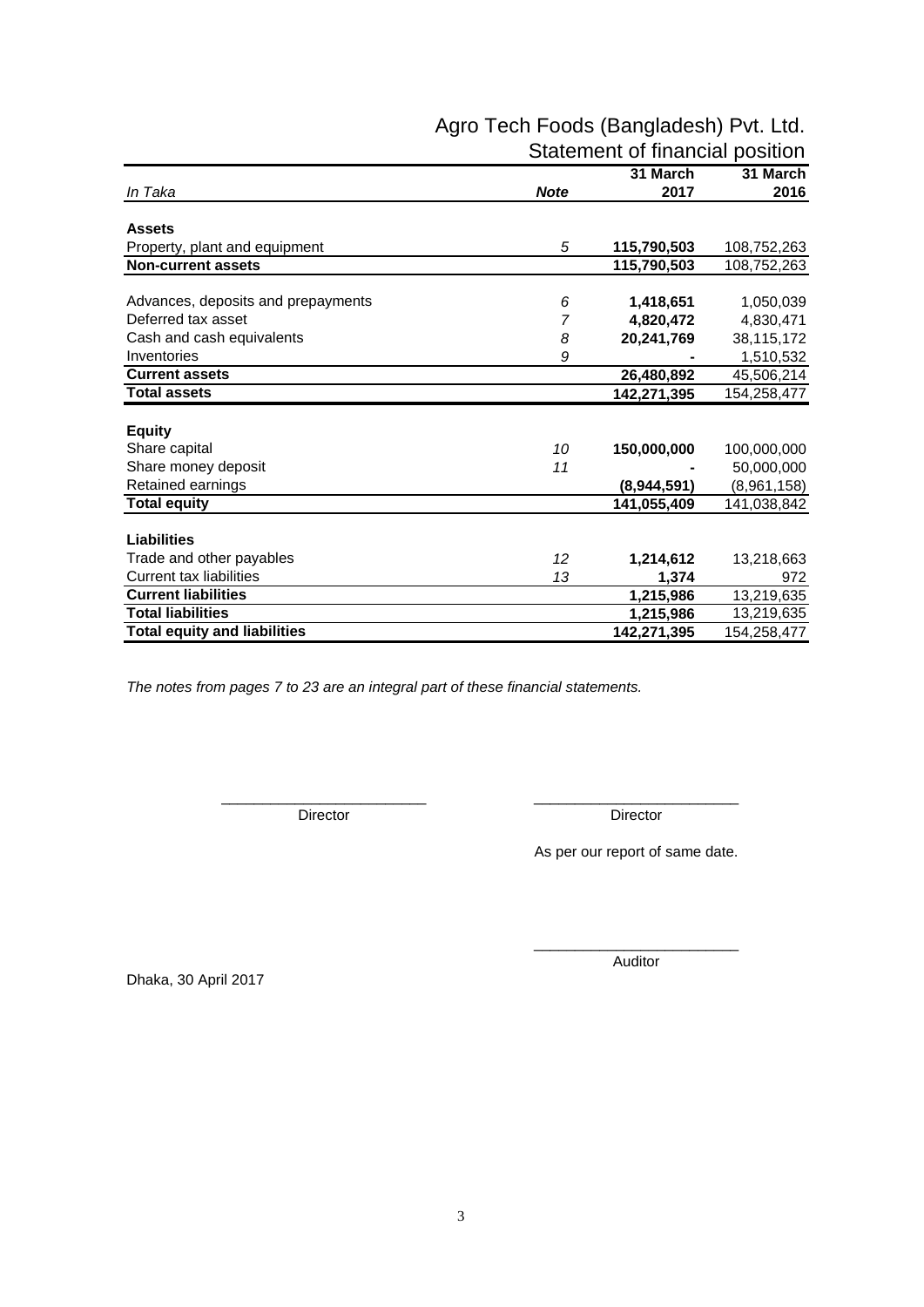# Agro Tech Foods (Bangladesh) Pvt. Ltd. Statement of profit or loss and other comprehensive income

|                                   |             |             | For the year ended 31 March |
|-----------------------------------|-------------|-------------|-----------------------------|
| In Taka                           | <b>Note</b> | 2017        | 2016                        |
|                                   |             |             |                             |
| Revenue                           |             |             |                             |
| Cost of sales                     |             |             |                             |
| <b>Gross profit</b>               |             |             |                             |
| Other income                      | 14          | 6,372,633   |                             |
| Administrative expenses           | 15          | (6,479,653) | (4,867,950)                 |
| <b>Operating loss</b>             |             | (107, 020)  | (4,867,950)                 |
| Finance income                    |             | 133,988     | 323,896                     |
| Finance costs                     |             |             |                             |
| <b>Net finance costs</b>          | 16          | 133,988     | 323,896                     |
| Profit/(loss) before tax          |             | 26,968      | (4, 544, 054)               |
| Income tax (expenses)/income      | 17          | (10, 401)   | 1,589,447                   |
| Profilt/(loss) for the year       |             | 16,567      | (2,954,607)                 |
| Other comprehensive income        |             |             |                             |
| <b>Total comprehensive income</b> |             | 16,567      | (2,954,607)                 |

*The notes from pages 7 to 23 are an integral part of these financial statements.*

Director **Director** Director

\_\_\_\_\_\_\_\_\_\_\_\_\_\_\_\_\_\_\_\_\_\_\_\_\_ \_\_\_\_\_\_\_\_\_\_\_\_\_\_\_\_\_\_\_\_\_\_\_\_\_

As per our report of same date.

\_\_\_\_\_\_\_\_\_\_\_\_\_\_\_\_\_\_\_\_\_\_\_\_\_ Auditor

Dhaka, 30 April 2017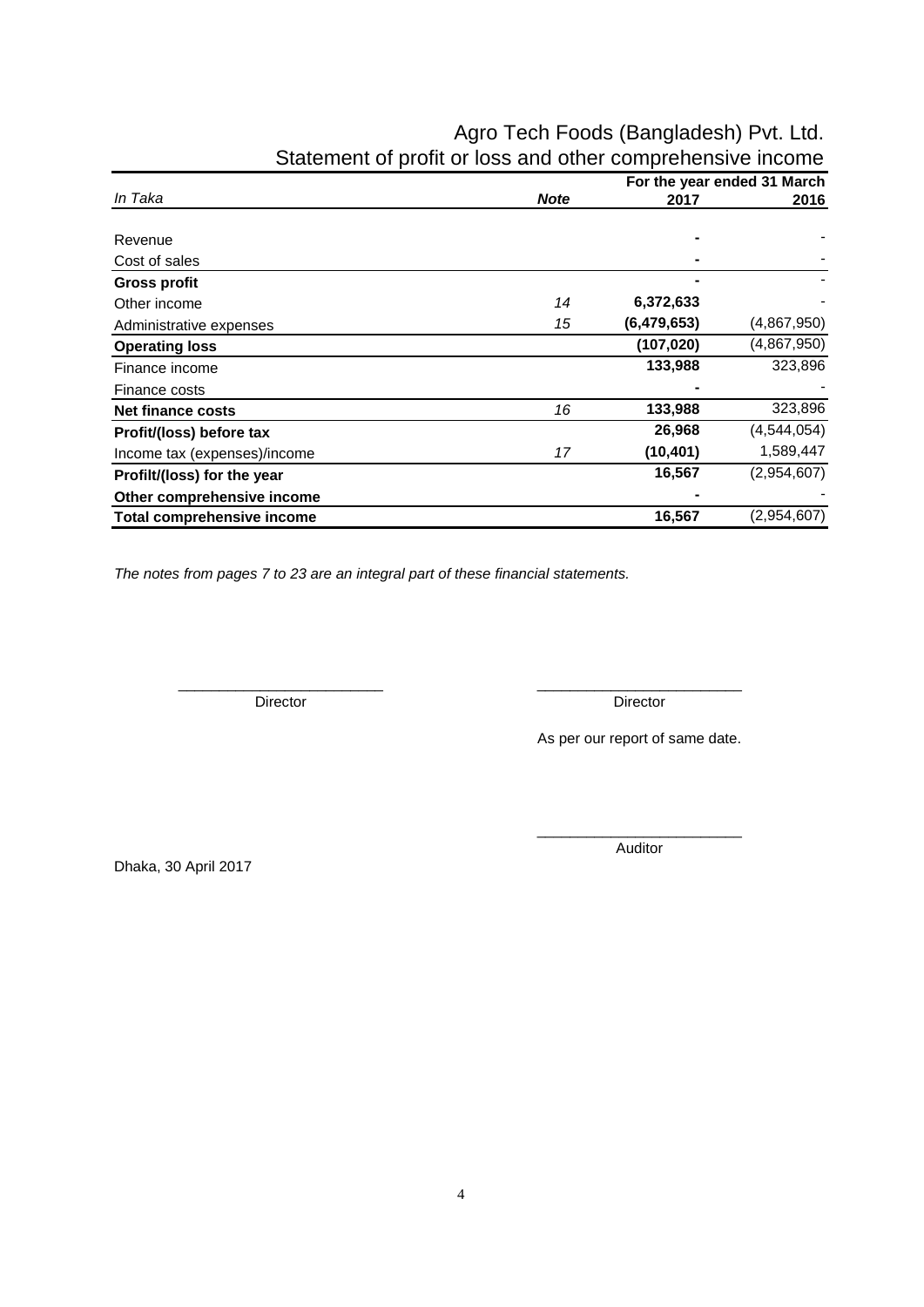# Agro Tech Foods (Bangladesh) Pvt. Ltd.

Statement of changes in equity

 **For the year ended 31 March 2017** 

|                                                      | <b>Share</b> | <b>Retained</b> |             |
|------------------------------------------------------|--------------|-----------------|-------------|
| In Taka                                              | capital      | earnings        | Total       |
| At 1 April 2015                                      | 100,000,000  | (6,006,551)     | 93,993,449  |
| <b>Total comprehensive income/(loss)</b>             |              |                 |             |
| Loss for the year                                    |              | (2,954,607)     | (2,954,607) |
| Other comprehensive income                           |              |                 |             |
| Total comprehensive income/(loss)                    |              | (2,954,607)     | (2,954,607) |
| Transactions with owners of the Company              |              |                 |             |
| <b>Contributions and distributions</b>               |              |                 |             |
| Issue of ordinary shares                             |              |                 |             |
| <b>Total transactions with owners of the Company</b> |              |                 |             |
| Balance at 31 March 2016                             | 100,000,000  | (8,961,158)     | 91,038,842  |
| At 1 April 2016                                      | 100,000,000  | (8,961,158)     | 91,038,842  |
| Total comprehensive income/(loss)                    |              |                 |             |
| Profit for the year                                  |              | 16,567          | 16,567      |
| Other comprehensive income                           |              |                 |             |
| Total comprehensive income/(loss)                    |              | 16,567          | 16,567      |
| <b>Transaction with owners of the Company</b>        |              |                 |             |
| <b>Contributions and distributions</b>               |              |                 |             |
| Issue of ordinary shares                             | 50,000,000   |                 | 50,000,000  |
| Total transactions with owners of the Company        | 50,000,000   |                 | 50,000,000  |
| Balance at 31 March 2017                             | 150,000,000  | (8,944,591)     | 141,055,409 |

*The notes from pages 7 to 23 are an integral part of these financial statements.*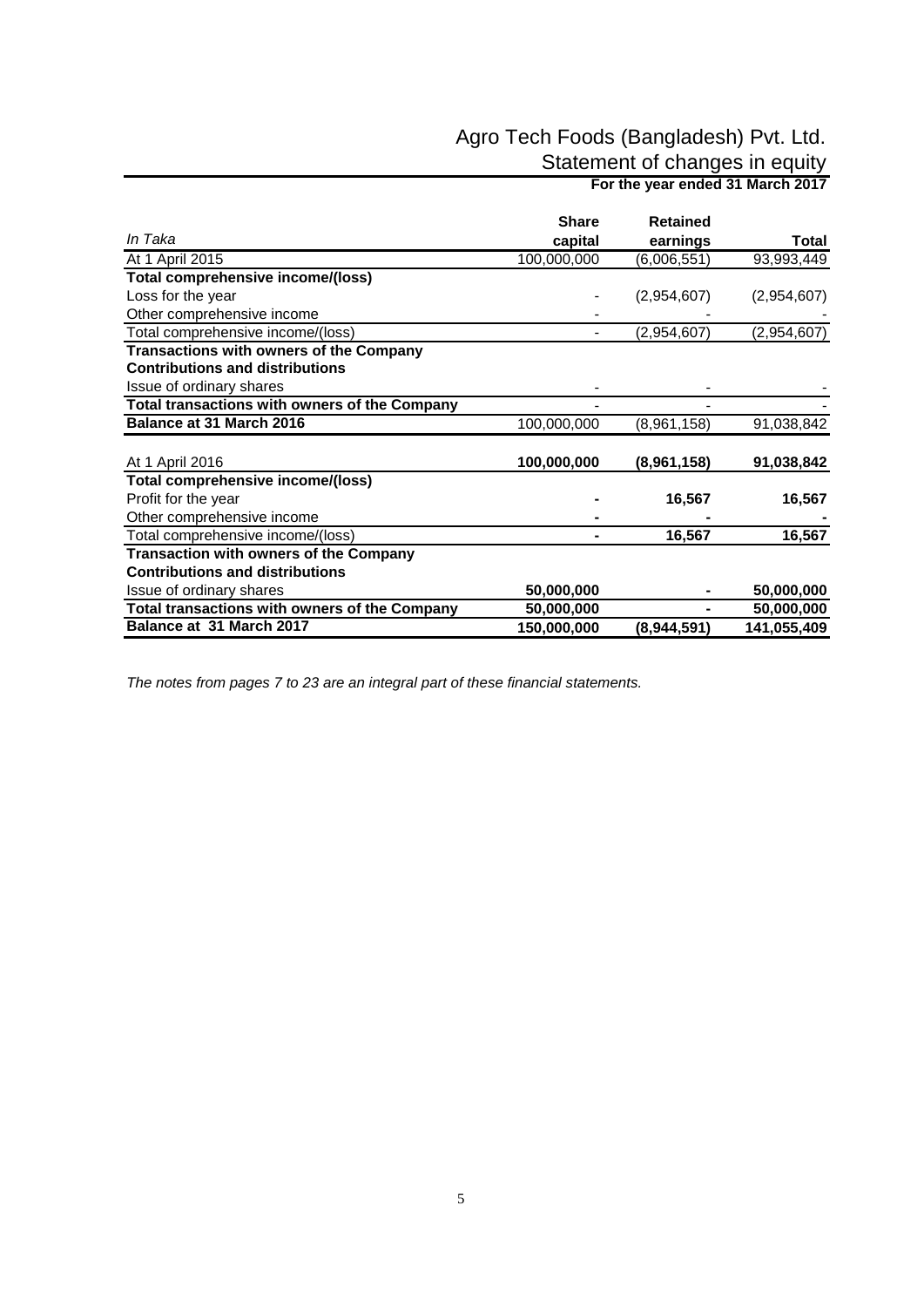# Agro Tech Foods (Bangladesh) Pvt. Ltd. Statement of cash flows

|                                                     |             |                | For the year ended 31 March |
|-----------------------------------------------------|-------------|----------------|-----------------------------|
| In Taka                                             | <b>Note</b> | 2017           | 2016                        |
| Cash flows from operating activities                |             |                |                             |
| Net profit/(loss) before tax for the year           |             | 26,968         | (4,544,054)                 |
| Adjustment for:                                     |             |                |                             |
| - Depreciation                                      | 5           | 82,564         |                             |
|                                                     |             | 109,532        | (4,544,054)                 |
| Changes in:                                         |             |                |                             |
| - Advances, deposits and prepayments                | 6           | (368, 612)     | 1,570,477                   |
| - Trade and other payables                          | 12          | (12,004,051)   | (1,633,120)                 |
| - Inventories                                       | 9           | 1,510,532      | 12,856                      |
| Cash generated from/(used in) operating activities  |             | (10, 752, 599) | (4, 593, 841)               |
|                                                     |             |                |                             |
| Income tax paid                                     | 13.1        |                | (434)                       |
| Net cash from operating activities                  |             | (10, 752, 599) | (4, 594, 275)               |
| Cash flows from investing activities                |             |                |                             |
| Acquisition of property, plant and equipment        | 5           | (7, 120, 804)  | (13,980,127)                |
| Net cash used in investing activities               |             | (7, 120, 804)  | (13,980,127)                |
|                                                     |             |                |                             |
| Cash flows from financing activities                |             |                |                             |
| Proceeds from issue of share capital                |             |                | 50,000,000                  |
| Net cash generated from financing activities        |             |                | 50,000,000                  |
| Net increase/(decrease) in cash and cash equivalent |             | (17, 873, 403) | 31,425,598                  |
| Cash and cash equivalents at the beginning of year  |             | 38,115,172     | 6,689,574                   |
| Cash and cash equivalents at the end of year        |             | 20,241,769     | 38,115,172                  |

*The notes from pages 7 to 23 are an integral part of these financial statements.*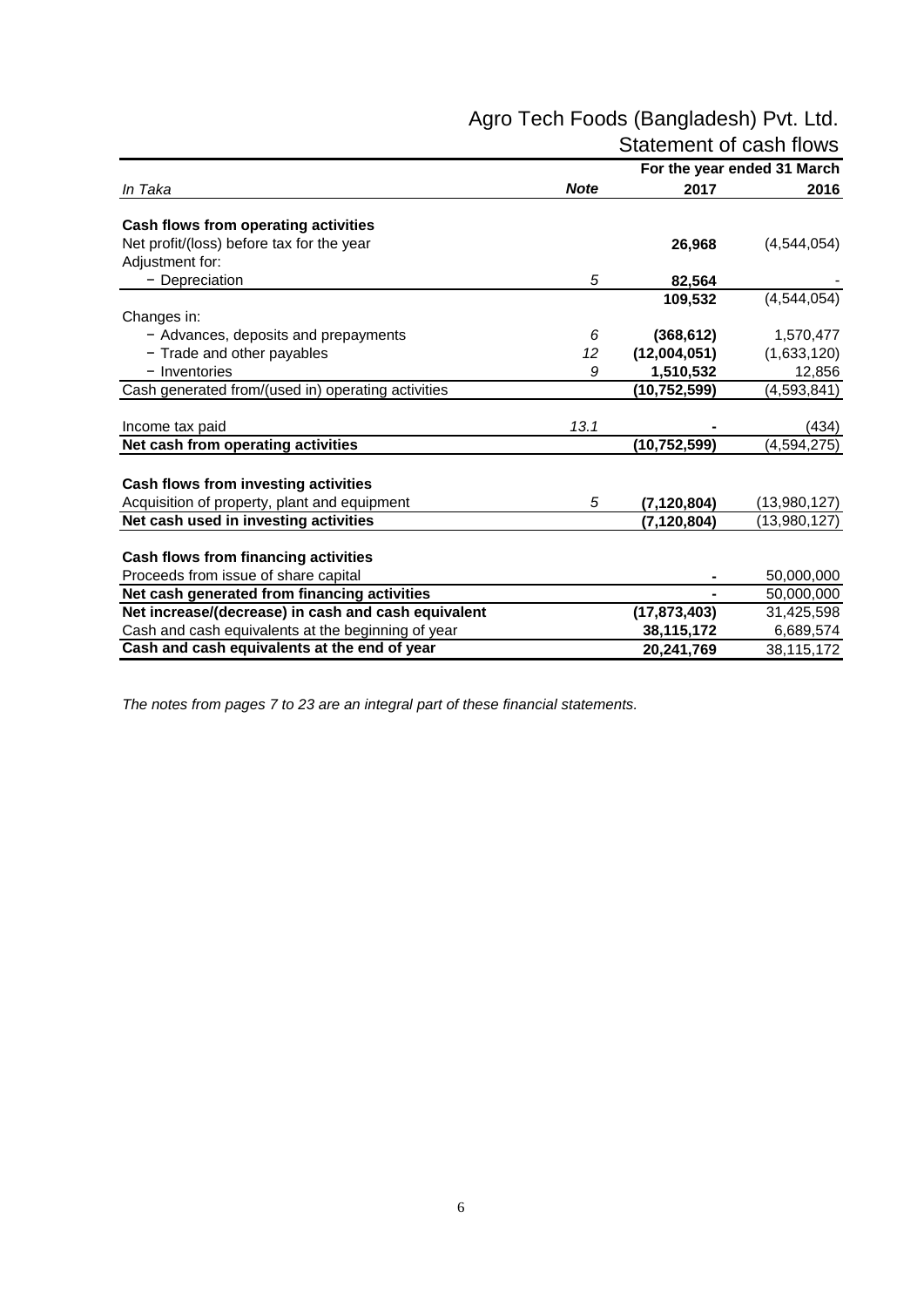# **1. Reporting entity**

Agro Tech Foods (Bangladesh) Pvt. Ltd. ("the Company") was registered in Bangladesh on 8 April 2012 with an authorised share capital of Tk 50,000,000 divided into 5,000,000 ordinary shares of Tk 10 each. In 2014, the Company increased its authorised share capital to Tk 200,000,000 divided into 20,000,000 ordinary shares of Tk 10 each. It is a subsidiary company of Agro Tech Foods Limited, India.

The Company has taken an initiative to set up a production plant in Bangladesh and is mainly engaged in "ACT-II" pop-corn. The commercial production has not yet started; it is likely to start by June 2017. Hence no revenue and corresponding cost of sales were recognised during this year.

The address of the registered office of the Company is 20, Comrade Moni Singha Road (Old: 62/1, Purana Paltan), Level-4, Motijheel C/A, Dhaka-1000.

### **2. Basis of accounting**

The financial statements have been prepared in accordance with Bangladesh Financial Reporting Standards (BFRSs) and the Companies Act 1994.

The title and format of these financial statements follow the requirements of BFRS which is slightly different from the requirement of the Companies Act 1994. However, such differences are not material and in the view of management, BFRS format as mentioned in BAS 1 gives a better presentation to the shareholders.

These financial statements have been authorised for issue by the Board of Directors of the Company on 30 April 2017.

### **3. Functional and presentation currency**

The financial statements are prepared in Bangladesh Taka (Taka/Tk), which is the Company's functional currency. All financial information presented in Taka has been rounded to the nearest integer, except where otherwise indicated.

### **4. Use of estimates and judgments**

The preparation of financial statements in conformity with the Bangladesh Accounting Standard (BAS) and Bangladesh Financial Reporting Standards (BFRS) requires management to make judgment, estimates and assumptions that affects the reported amounts of the assets and liabilities and disclosure of the contingent assets and liabilities at the date of the financial statements, and revenue and expenses during the year reported. Actual result may differ from these estimates.

Estimates and underlying assumptions are reviewed on an ongoing basis. Revisions to accounting estimates are recognised prospectively.

In particular, information about significant areas of estimation uncertainty and critical judgments in applying accounting policies that have most significant effect on the amount recognised in the financial statements are described in the following notes:

Property plant and equipment Note 5

Trade and other payables Note 12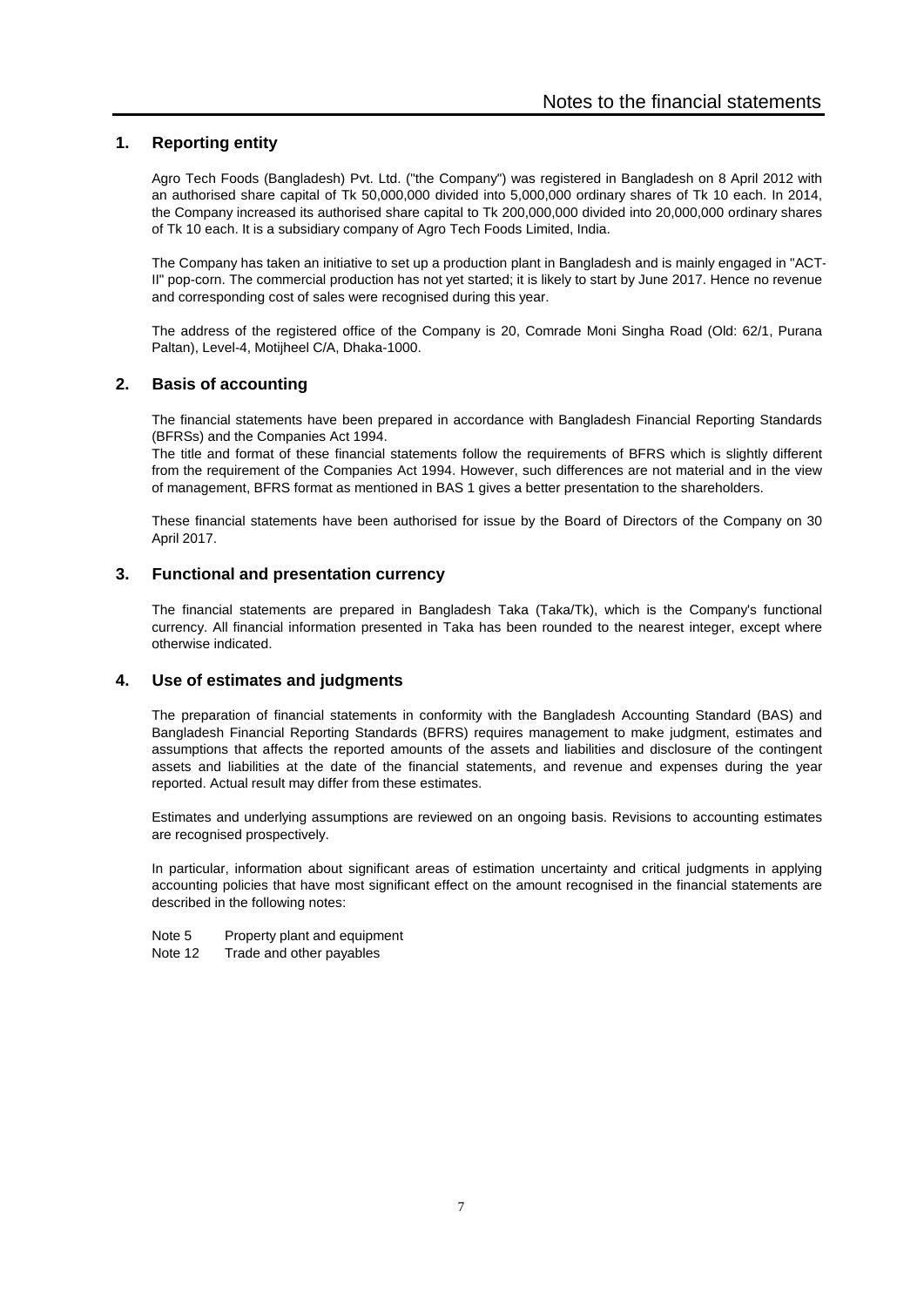#### **5. Property, plant and equipment**

**5.1 Capital work in progress**

See accounting policies in Notes 27 (D)

|                                                                     |                |                          | <b>Plant and</b> | <b>Equipment and</b>     |                | Furniture and Computers and | <b>Capital work</b><br>in progress |              |
|---------------------------------------------------------------------|----------------|--------------------------|------------------|--------------------------|----------------|-----------------------------|------------------------------------|--------------|
| In Taka                                                             | Land           | <b>Building</b>          | machinery        | appliances               | fixtures       | peripherals                 | (Note - 5.1)                       | <b>Total</b> |
| Cost                                                                |                |                          |                  |                          |                |                             |                                    |              |
| Balance at 1 April 2015                                             | 21,374,850     |                          |                  |                          |                |                             | 73,397,286                         | 94,772,136   |
| Additions                                                           |                |                          |                  |                          |                |                             | 13,980,127                         | 13,980,127   |
| Disposals                                                           |                |                          |                  |                          |                |                             |                                    |              |
| Transfers                                                           |                |                          |                  |                          |                |                             |                                    |              |
| Balance at 31 March 2016                                            | 21,374,850     | $\blacksquare$           |                  | $\overline{a}$           | $\blacksquare$ | $\sim$                      | 87, 377, 413                       | 108,752,263  |
| Balance at 1 April 2016                                             | 21,374,850     |                          |                  |                          |                |                             | 87,377,413                         | 108,752,263  |
| Additions                                                           | $\blacksquare$ | 5,832,489                | 1,455,973        |                          |                |                             |                                    | 7,288,462    |
| Disposals/Adjustments                                               |                | (34, 030)                |                  |                          |                |                             |                                    | (34, 030)    |
| Transfers                                                           |                | 58,857,223               | 27,931,954       | 94,731                   | 428,591        | 64,914                      | (87, 377, 413)                     |              |
| Effect of movement in exchange rates                                |                |                          | (133, 628)       |                          |                |                             |                                    | (133, 628)   |
| Balance at 31 March 2017                                            | 21,374,850     | 64,655,682               | 29,254,299       | 94,731                   | 428,591        | 64,914                      |                                    | 115,873,067  |
| <b>Accumulated depreciation</b>                                     |                |                          |                  |                          |                |                             |                                    |              |
| Balance at 1 April 2015                                             |                |                          |                  |                          |                |                             |                                    |              |
| Depreciation for the year                                           |                |                          |                  |                          |                |                             |                                    |              |
| Adjustment for disposal                                             |                |                          |                  | $\blacksquare$           |                |                             |                                    |              |
| Balance at 31 March 2016                                            |                | $\overline{\phantom{a}}$ |                  | $\blacksquare$           |                |                             | $\overline{\phantom{a}}$           |              |
| Balance at 1 April 2016                                             |                |                          |                  |                          |                |                             |                                    |              |
| Depreciation for the year                                           |                | 44,285                   | 36,668           | 259                      | 1,174          | 178                         |                                    | 82,564       |
| Adjustment for disposal                                             | ٠              |                          |                  | $\blacksquare$           | $\blacksquare$ |                             | ٠                                  |              |
| Balance at 31 March 2017                                            | $\blacksquare$ | 44,285                   | 36,668           | 259                      | 1,174          | 178                         | $\blacksquare$                     | 82,564       |
| <b>Carrying amounts</b>                                             |                |                          |                  |                          |                |                             |                                    |              |
| Balance at 1 April 2015                                             | 21,374,850     |                          |                  |                          |                |                             | 73,397,286                         | 94,772,136   |
| At 31 March 2016                                                    | 21,374,850     |                          |                  | $\overline{\phantom{a}}$ |                |                             | 87,377,413                         | 108,752,263  |
| At 31 March 2017                                                    | 21,374,850     | 64,611,397               | 29,217,631       | 94,472                   | 427,417        | 64,736                      |                                    | 115,790,503  |
| Capital work in progress<br>See accounting policies in Notes 27 (D) |                |                          |                  |                          |                |                             |                                    |              |
|                                                                     |                |                          |                  |                          |                |                             |                                    |              |
| In Taka                                                             |                |                          |                  |                          |                |                             | 2017                               | 2016         |

| ın ıaka                   | 2017                     | 2016       |
|---------------------------|--------------------------|------------|
| <b>Building</b>           | $\overline{\phantom{0}}$ | 58,857,223 |
| Plant and machinery       |                          | 27,931,954 |
| Equipment and appliances  |                          | 94,731     |
| Furniture and fixtures    | $\overline{\phantom{0}}$ | 428,591    |
| Computers and peripherals |                          | 64.914     |
|                           |                          | 87,377,413 |

8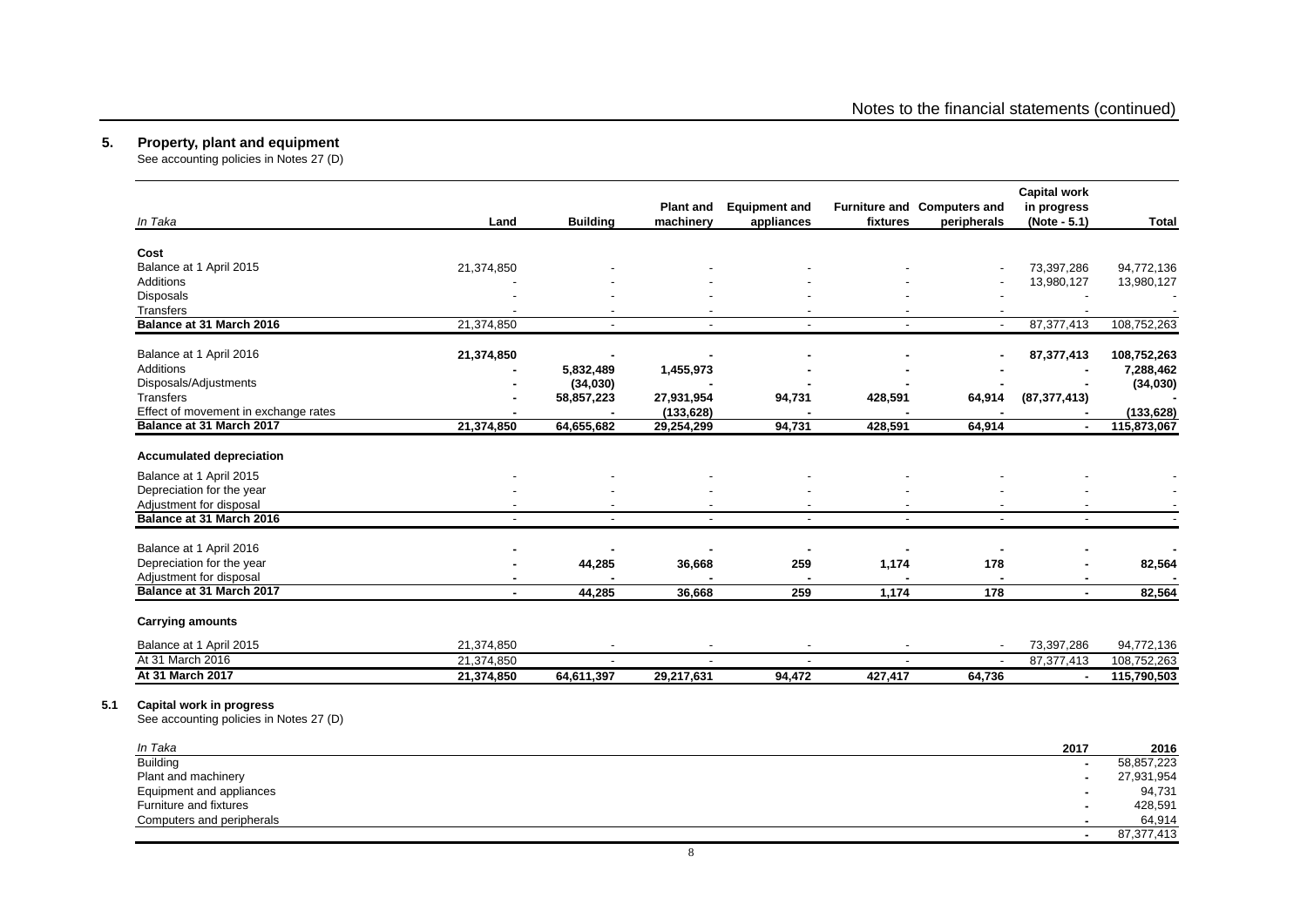# **6. Advances, deposits and prepayments**

See accounting policy in Notes 27 (F) (i)

| In Taka                                   | 2017      | 2016      |
|-------------------------------------------|-----------|-----------|
| <b>Advances</b>                           |           |           |
| <b>AKR Enterprise</b>                     | 458,398   |           |
| Digital Engravers Ltd.                    | 316,653   | 316,653   |
| Advance to employee                       | 50,000    | 30,000    |
| Withholding tax                           | ۰         | 109,786   |
|                                           | 825,051   | 456,439   |
| <b>Deposits</b>                           |           |           |
| Dhaka Palli Vidyut Samiti for electricity | 593,600   | 593,600   |
|                                           | 593,600   | 593,600   |
| <b>Prepayments</b>                        |           |           |
|                                           | 1,418,651 | 1,050,039 |

#### **7. Deferred tax asset**

See accounting policy in Notes 27 (G) (ii)

#### **31 March 2017**

| In Taka                                      | <b>Note</b> | Carrying<br>amount on<br>reporting date | Tax base   | (Taxable)/<br>deductible<br>temporary<br>differences |
|----------------------------------------------|-------------|-----------------------------------------|------------|------------------------------------------------------|
| Property, plant and equipment excluding CWIP | 5           | 115,790,503                             | 97,019,264 | (18,771,239)                                         |
| Carry forward of tax losses                  | 7.1         | $\blacksquare$                          | 13,690,215 | 13,690,215                                           |
| Unabsorbed tax depreciation                  | 7.2         | $\blacksquare$                          | 18,853,803 | 18,853,803                                           |
|                                              |             |                                         |            | 13,772,779                                           |
| Tax rate                                     |             |                                         |            | 35%                                                  |
| Deferred tax asset                           |             |                                         |            | 4,820,472                                            |

#### **31 March 2016**

| In Taka                                      | <b>Note</b> | Carrying<br>amount on<br>reporting date | Tax base   | (Taxable)/<br>deductible<br>temporary<br>differences |
|----------------------------------------------|-------------|-----------------------------------------|------------|------------------------------------------------------|
| Property, plant and equipment excluding CWIP | 5           | $\overline{\phantom{0}}$                |            |                                                      |
| Carry forward of tax losses                  | 7.1         | $\overline{\phantom{0}}$                | 13.801.346 | 13,801,346                                           |
| Unabsorbed tax depreciation                  | 7.2         |                                         |            |                                                      |
|                                              |             |                                         |            | 13,801,346                                           |
| Tax rate                                     |             |                                         |            | 35%                                                  |
| Deferred tax asset                           |             |                                         |            | 4,830,471                                            |

#### **7.1 Business loss**

| ,,,,,,,,,,,,,,,          |                             |            |            |  |  |
|--------------------------|-----------------------------|------------|------------|--|--|
|                          | For the year ended 31 March |            |            |  |  |
| In Taka                  | <b>Note</b>                 | 2017       | 2016       |  |  |
| Business loss b/f        | 7.4                         | 13.801.346 | 13,801,346 |  |  |
| Business (income)/loss   |                             | (111.131)  |            |  |  |
| <b>Business loss c/f</b> |                             | 13.690.215 | 13.801.346 |  |  |

#### **7.2 Unabsorbed depreciation**

| In Taka                  | Total           |
|--------------------------|-----------------|
| For the year 2016 - 2017 | .803<br>18.853. |
| Depreciation loss c/f    | .803<br>18.853. |
|                          |                 |

#### **Business loss and unabsorbed depreciation carried forward 32,544,018**

Deferred tax assets have been recognised in respect of these items because it is probable that future taxable profit will be available against which the Company can utilise the benefits therefrom.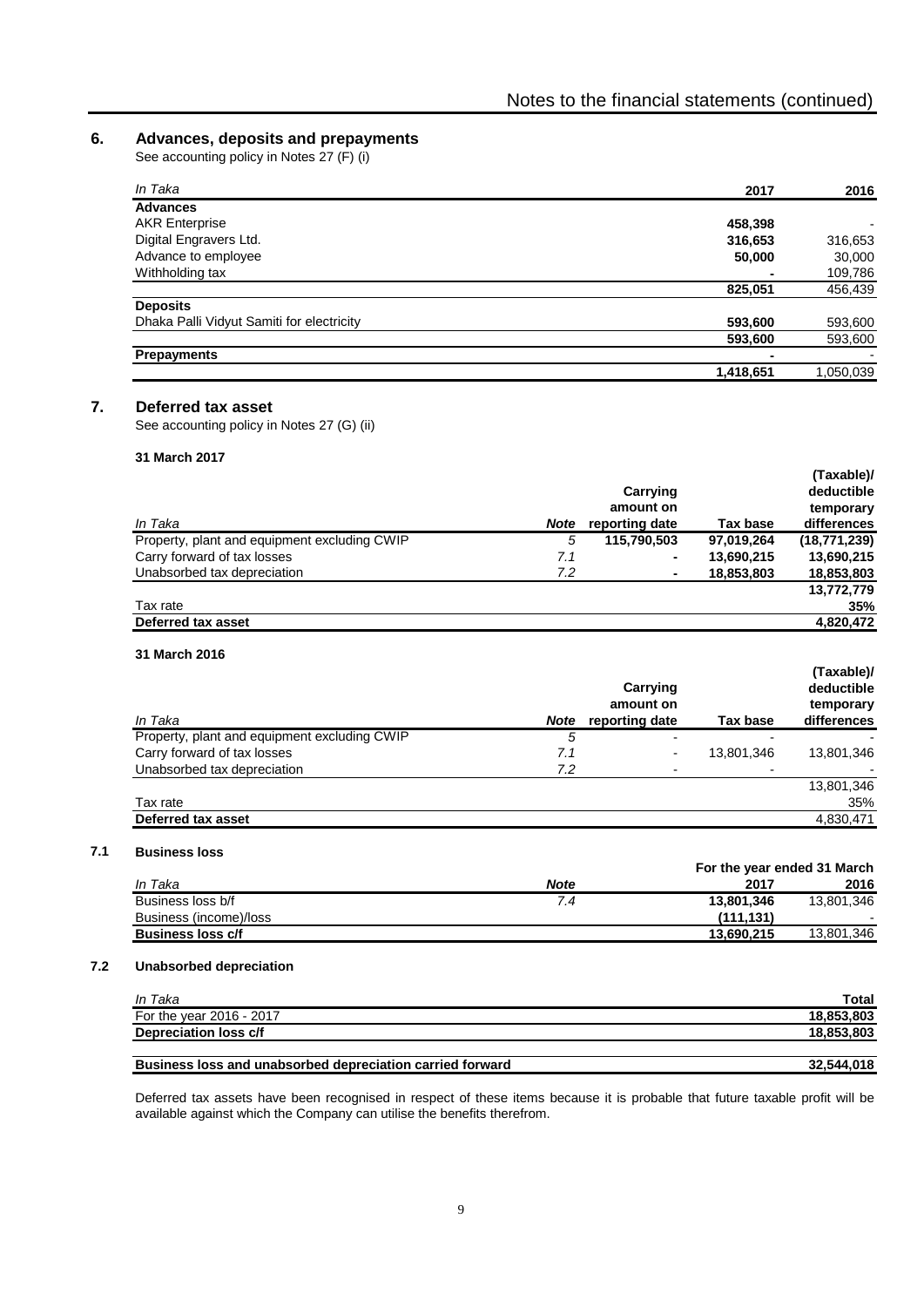# **7.3 Deferred tax (expense)/income**

| In Taka                                                                                                                                                                    | 2017      | 2016      |
|----------------------------------------------------------------------------------------------------------------------------------------------------------------------------|-----------|-----------|
| Deferred tax assets at the end of the year                                                                                                                                 | 4,820,472 | 4,830,471 |
| Deferred tax assets at the beginning of the year                                                                                                                           | 4,830,471 | 3,240,052 |
| Deferred tax (expense)/income                                                                                                                                              | (9,999)   | 1,590,419 |
| Deferred tax (expense)/income resulting from<br>reduction in tax rate<br>Deferred tax (expense)/income related to the origination and<br>reversal of temporary differences | (9,999)   | 1,590,419 |
| Deferred tax (expense)/income recognised                                                                                                                                   | (9,999)   | 1,590,419 |

# **7.4 Business loss b/f**

| In Taka                            | Total      |
|------------------------------------|------------|
| For the financial year 2012 - 2013 | 1.100.310  |
| For the financial year 2013 - 2014 | 3.002.808  |
| For the financial year 2014 - 2015 | 5.154.174  |
| For the financial year 2015 - 2016 | 4.544.054  |
|                                    | 13.801.346 |

# **8. Cash and cash equivalents**

See accounting policy in Notes 27 (F) (ii)

| Taka<br>In                  | <b>Note</b> | 2017       | 2016                        |
|-----------------------------|-------------|------------|-----------------------------|
| ∑ash∶<br>bank<br>י הי<br>dl | ο.          | 20,241,769 | 170<br>38,115               |
|                             |             | 20,241,769 | 170<br>38,115<br>. <u>.</u> |

# **8.1. Cash at bank**

Cash at bank represents balance amount at 31 March with Hongkong and Shanghai Banking Corporation Limited (HSBC). Details are given below:

| In Taka      |                |                               | 2017       | 2016       |
|--------------|----------------|-------------------------------|------------|------------|
| Name of bank | Name of branch | <b>Account</b><br><u>type</u> |            |            |
| <b>HSBC</b>  | Main branch    | Current                       | 20,241,769 | 38,115,172 |
|              |                |                               | 20,241,769 | 38,115,172 |

# **9. Inventories**

See accounting policy in Notes 27 (B)

| In Taka                                               | 2017        | 2016      |
|-------------------------------------------------------|-------------|-----------|
| Raw materials and consumables                         | 1.510.532   | .523.388  |
| Loss on damaged goods/Provision for damaged inventory | (1.510.532) | (12, 856) |
|                                                       |             | 1,510,532 |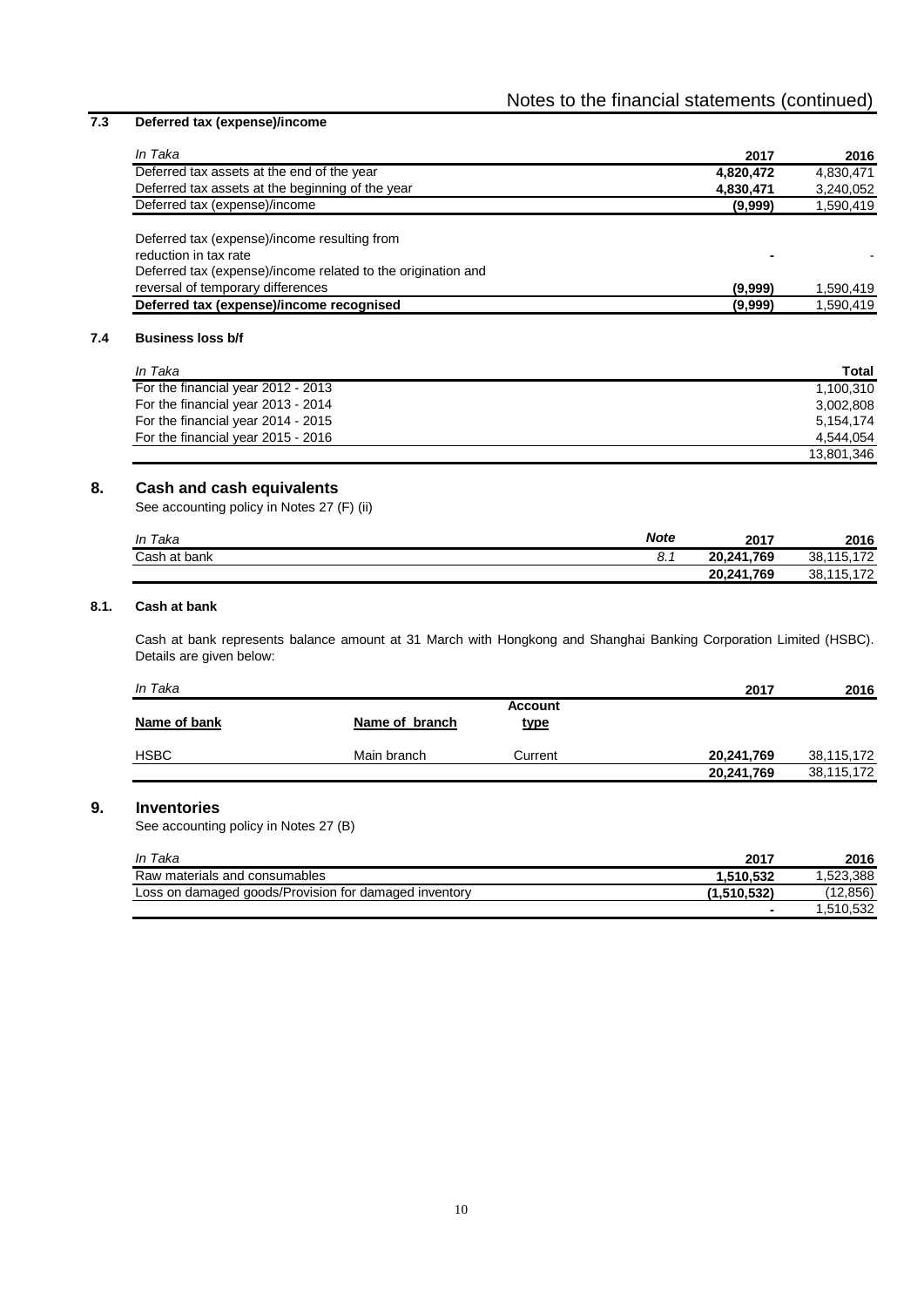# **10. Share capital**

See accounting policy in Notes 27 (F) (iv)

| In Taka      |                                            | 2017        | 2016        |
|--------------|--------------------------------------------|-------------|-------------|
| a)           | Authorised:                                |             |             |
|              | 20,000,000 ordinary shares of Taka 10 each | 200,000,000 | 200,000,000 |
| $\mathbf{b}$ | Issued, subscribed and fully paid up:      |             |             |
|              | 15,000,000 ordinary shares of Taka 10 each | 150,000,000 | 100,000,000 |
|              |                                            | 150,000,000 | 100,000,000 |

The shareholdings position at current and corresponding year were as follows:

|                                |               |            | 2017       |             | 2016       |             |
|--------------------------------|---------------|------------|------------|-------------|------------|-------------|
|                                |               | % of share | Total no.  | Value       | Total no.  | Value       |
| Name of shareholders           | <b>Status</b> | holding    | of shares  | (Tk.)       | of shares  | (Tk.)       |
| Agro Tech Foods Limited, India | Company       | 99.993%    | 14.999.000 | 149.990.000 | 9.999.000  | 99.990.000  |
| Mr. N. Narasimha Rao           | Individual    | 0.003%     | 500        | 5.000       | 500        | 5,000       |
| Dr. Pradip Ghosh Chaudhuri     | Individual    | 0.003%     | 500        | 5.000       | 500        | 5.000       |
|                                |               | 100.000%   | 15.000.000 | 150,000,000 | 10.000.000 | 100,000,000 |

# **11. Share money deposit**

| In Taka                                      | 2017           | 2016       |
|----------------------------------------------|----------------|------------|
| Opening balance                              | 50.000.000     |            |
| Received from Agro Tech Foods Limited, India | $\blacksquare$ | 50.000.000 |
| Transferred to share capital                 | (50.000.000)   |            |
| Closing balance                              | $\sim$         | 50.000.000 |

The Company received advance share call money from Agro Tech Foods Limited, India with intents to increase the share capital.

## **12. Trade and other payables**

See accounting policy in Notes 27 (F) (ii)

| In Taka                    | <b>Note</b> | 2017      | 2016       |
|----------------------------|-------------|-----------|------------|
| Due to related parties     | 12.1        | $\sim$    | 12.169.326 |
| Other than related parties | 12.2        | 146.618   | 165.934    |
| Accrued expenses           | 12.3        | 1.067.994 | 883.403    |
|                            |             | 1,214,612 | 13,218,663 |

#### **12.1 Due to related parties**

| In Taka                             | 2017 | 2016        |
|-------------------------------------|------|-------------|
| Tech Foods Limited, India<br>Agro T | ٠    | .326<br>169 |
|                                     | ۰    | .2,169,326  |

#### **12.2 Other than related parties**

| In Taka                     | <b>Note</b> | 2017                     | 2016    |
|-----------------------------|-------------|--------------------------|---------|
| Buildtex Technologies Ltd.  |             | $\overline{\phantom{a}}$ | 34.030  |
| Accounts payable - services | 12.2.       | 146.618                  | 131,904 |
|                             |             | 146.618                  | 165.934 |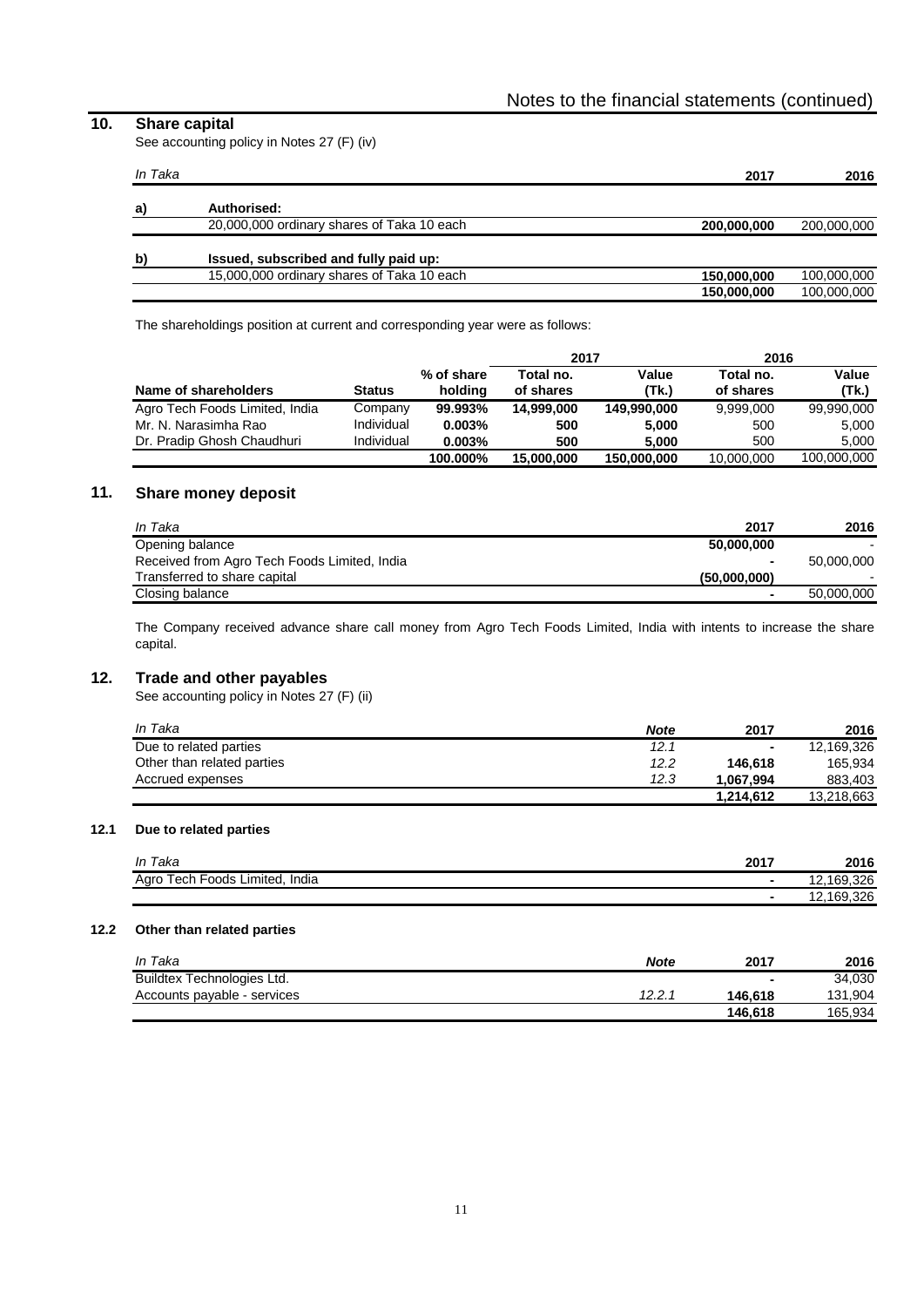# **12.2.1 Accounts payable - services**

| In Taka                                             | 2017           | 2016    |
|-----------------------------------------------------|----------------|---------|
| Ahmed Mashuque & Co.                                | 133.970        | 108.504 |
| Cannon Pest Management (Bangladesh) Private Limited | $\blacksquare$ | 23.400  |
| Dhaka Palli Vidvut Samiti - 1                       | 12.648         | $\sim$  |
|                                                     | 146.618        | 131.904 |

#### **12.3 Accrued expenses**

See accounting policy in Notes 27 (F) (i)

| In Taka                     | 2017      | 2016                     |
|-----------------------------|-----------|--------------------------|
| Audit fees                  | 360,000   | 270,000                  |
| Legal and professional fees | 249,558   | 258,100                  |
| Office rent                 | 5,750     | 5,450                    |
| Tax deducted at source      | 40.000    | 35,000                   |
| VAT deducted at source      | 60,000    | 52,500                   |
| Other taxes payable         | 31,756    | 11,151                   |
| Packaging Development       | 251,202   | 251.202                  |
| Security charges            | 47,878    | ٠                        |
| Pest control expenses       | 21,850    | $\overline{\phantom{0}}$ |
|                             | 1,067,994 | 883,403                  |

# **13. Current tax assets/(liabilities)**

See accounting policy in Note 27 (G) (i)

| In Taka                  | <b>Note</b> | 2017     | 2016    |
|--------------------------|-------------|----------|---------|
| Advance income tax       | 13.1        | 1.320    | .320    |
| Provision for income tax | 13.2        | (2.694)  | (2,292) |
|                          |             | (1, 374) | (972)   |

#### **13.1 Advance income tax**

| In Taka                                           | 2017      | 2016   |
|---------------------------------------------------|-----------|--------|
| Opening balance                                   | 1,320     | 886    |
| Add: Paid during the year                         |           | 434    |
|                                                   | 1,320     | 1,320  |
| Less: Adjustment against completed tax assessment | <b>м.</b> | $\sim$ |
|                                                   | 1.320     | 1,320  |

### **13.2 Provision for income tax**

| In Taka                                           | 2017           | 2016  |
|---------------------------------------------------|----------------|-------|
| Opening balance                                   | 2,292          | 1,320 |
| Add: Provision made during the year               | 402            | 972   |
|                                                   | 2,694          | 2,292 |
| Less: Adjustment against completed tax assessment | $\blacksquare$ |       |
|                                                   | 2.694          | 2,292 |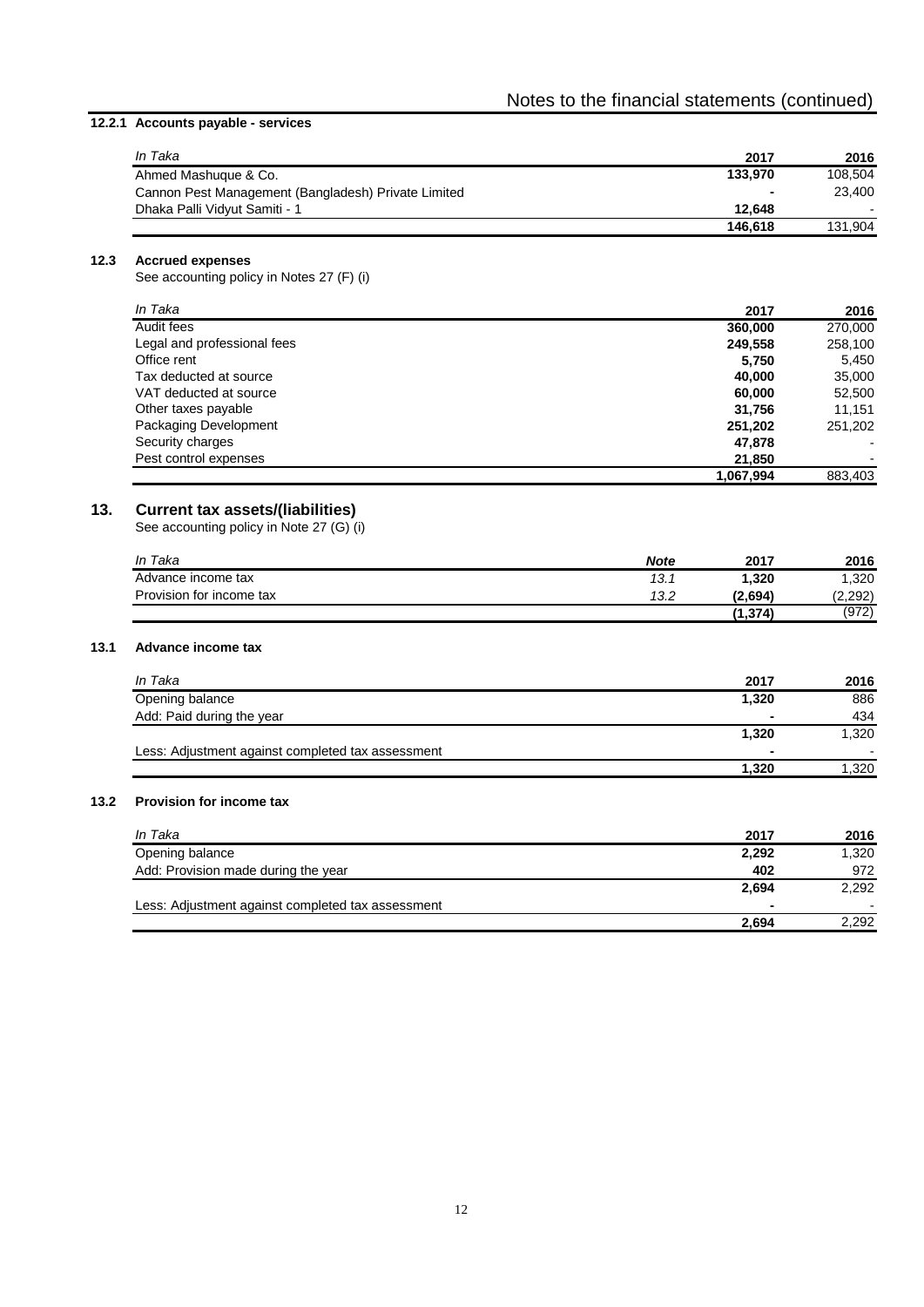# **14. Other income**

| In Taka                              | 2017                      | 2016   |
|--------------------------------------|---------------------------|--------|
| payable written off<br>Inter-company | 272.02<br>. 000<br>       | $\sim$ |
|                                      | 270.022<br>.v.<br><b></b> | $\sim$ |

During the year, Agro Tech Foods Limited, India, the parent company, wrote down its receivables from Agro Tech Foods (Bangladesh) Private Limited.

#### **15. Administrative expenses**

| In Taka                   | <b>Note</b> | 2017      | 2016      |
|---------------------------|-------------|-----------|-----------|
| Salary and allowances     |             | 2,059,380 | 1,602,000 |
| <b>Bonus</b>              |             | 188,000   | 138,000   |
| Staff welfare expense     |             | 36,334    | 11,789    |
| Travelling and conveyance |             | 13,801    | 828,784   |
| Rent expense              |             | 68,400    | 65,400    |
| Audit fees                |             | 477,250   | 357,000   |
| Professional fees         |             | 968,800   | 870,325   |
| License fees              |             | 42,855    | 24,622    |
| Bank charge               |             | 20,540    | 38,242    |
| Printing and stationery   |             | 1,795     | 4,251     |
| Legal charges             |             | 80,426    |           |
| Depreciation expenses     | 5           | 82,564    |           |
| Pest control expenses     |             | 258,750   | 310,500   |
| Security charges          |             | 512,478   | 526,237   |
| Communication expenses    |             | 12,791    | 7,956     |
| Loss on damaged goods     | 9           | 1,510,532 | 12,856    |
| Miscellaneous expenses    |             | 144,957   | 69,988    |
|                           |             | 6,479,653 | 4,867,950 |

# **16. Net finance costs**

See accounting policy in Note 27 (J)

| In Taka                                        | 2017    | 2016    |
|------------------------------------------------|---------|---------|
| Net foreign exchange gain                      | 133.988 | 323.896 |
| Finance income                                 | 133.988 | 323.896 |
| Finance costs                                  |         |         |
| Net finance costs recognised in profit or loss | 133.988 | 323.896 |

# **17. Income tax (expenses)/income**

See accounting policy in Notes 27 (G)

| In Taka                                                                  | <b>Note</b> | 2017      | 2016      |
|--------------------------------------------------------------------------|-------------|-----------|-----------|
| <b>Current tax expense</b>                                               |             |           |           |
| Current year tax (expenses)/income                                       | 13.2        | (402)     | (972)     |
|                                                                          |             | (402)     | (972)     |
| Deferred tax expense                                                     |             |           |           |
| Deferred tax (expense)/income resulting from carry forward of tax losses | 7.3         | (9,999)   | 1,590,419 |
|                                                                          |             | (9,999)   | 1,590,419 |
|                                                                          |             | (10, 401) | 1,589,447 |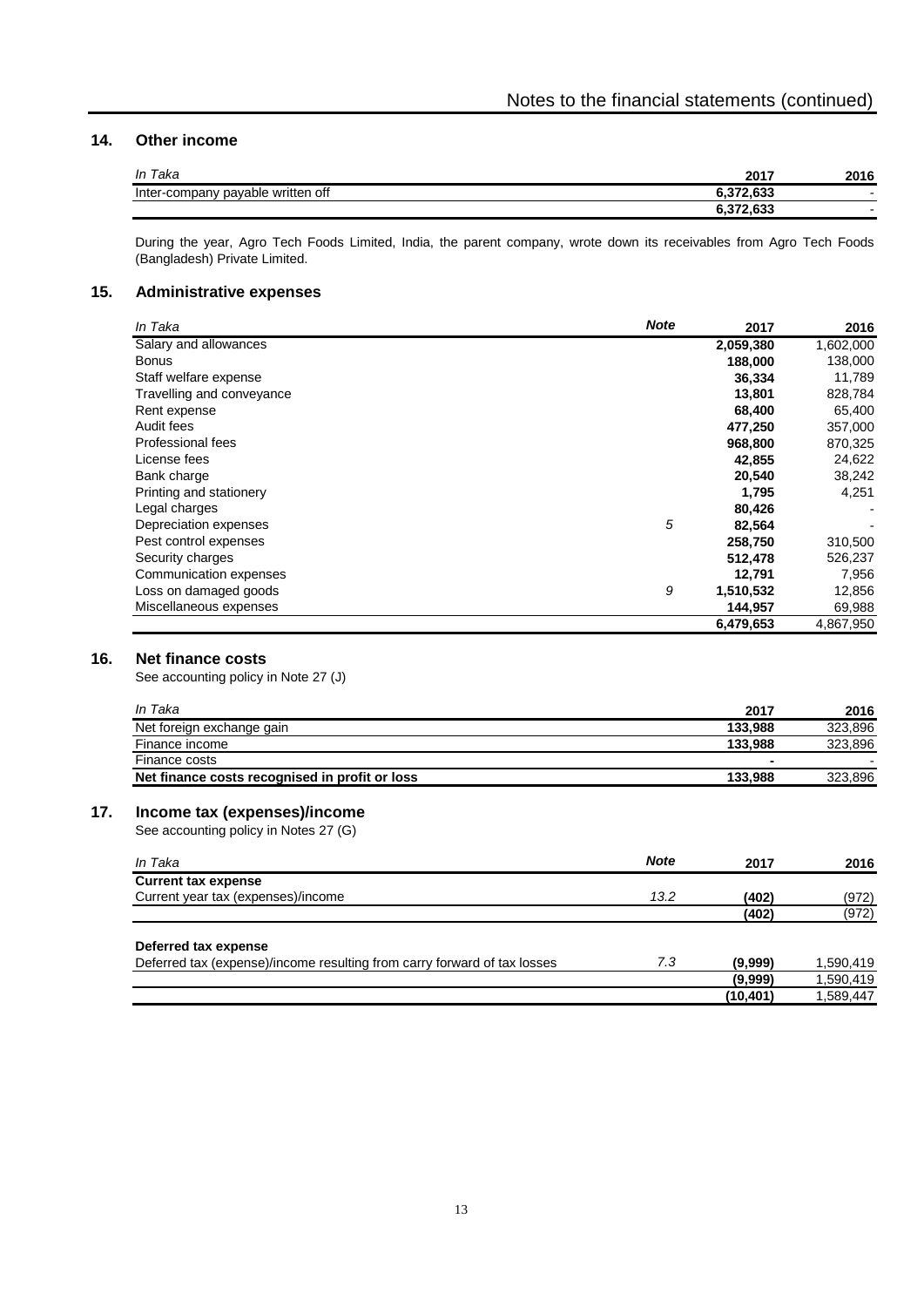# **18. Financial risk management**

The management has overall responsibility for the establishment and oversight of the company's risk management framework. The company's risk management policies are established to identify and analyse the risks faced by the company, to set appropriate risk limits and controls, and to monitor risks and adherence to limits. The company has exposure to the following risks from its use of financial inetrumente

- Credit risk
- Liquidity risk
- Market risk

#### **18.1 Credit risk**

Credit risk is the risk of a financial loss to the company if a customer or counterparty to a financial instrument fails to meet its contractual obligations, and arises principally from the company's receivables from its customers.

Management has a credit policy in place and the exposure to credit risk is monitored on an ongoing basis.

#### **a) Exposure to credit risk**

The carrying amount of financial assets represents the maximum credit exposure. The maximum exposure to credit risk at the reporting date was:

| In Taka                  | 2017       | 2016       |
|--------------------------|------------|------------|
| Cash and cash equivalent | 20,241,769 | 38,115,172 |
|                          | 20,241,769 | 38,115,172 |

#### **18.2 Liquidity risk**

Liquidity risk is the risk that the Company will not be able to meet its financial obligations as they fall due. The Company's approach to managing liquidity (cash and cash equivalents) is to ensure, as far as possible, that it will always have sufficient liquidity to meet its liabilities when due, under both normal and stressed conditions, without incurring unacceptable losses or risking damage to the Company's reputation. Typically, the Company ensures that it has sufficient cash and cash equivalents to meet expected operational expenses, including financial obligations through preparation of the cash flow forecast, based on time line of payment of financial obligations and accordingly arrange for sufficient liquidity/fund to make the expected payments within due dates. Moreover, the Company has short term credit facilities with scheduled commercial banks to ensure payment of obligation in the event that there is insufficient cash to make the required payment. The requirement is determined in advance through cash flow projections and credit lines with banks are negotiated accordingly.

#### **Exposure to liquidity risk**

The following are the remaining contractual maturities of financial liabilities at the reporting date. The amounts are gross and undiscounted, and include estimated interest payments and exclude the impact of netting agreements.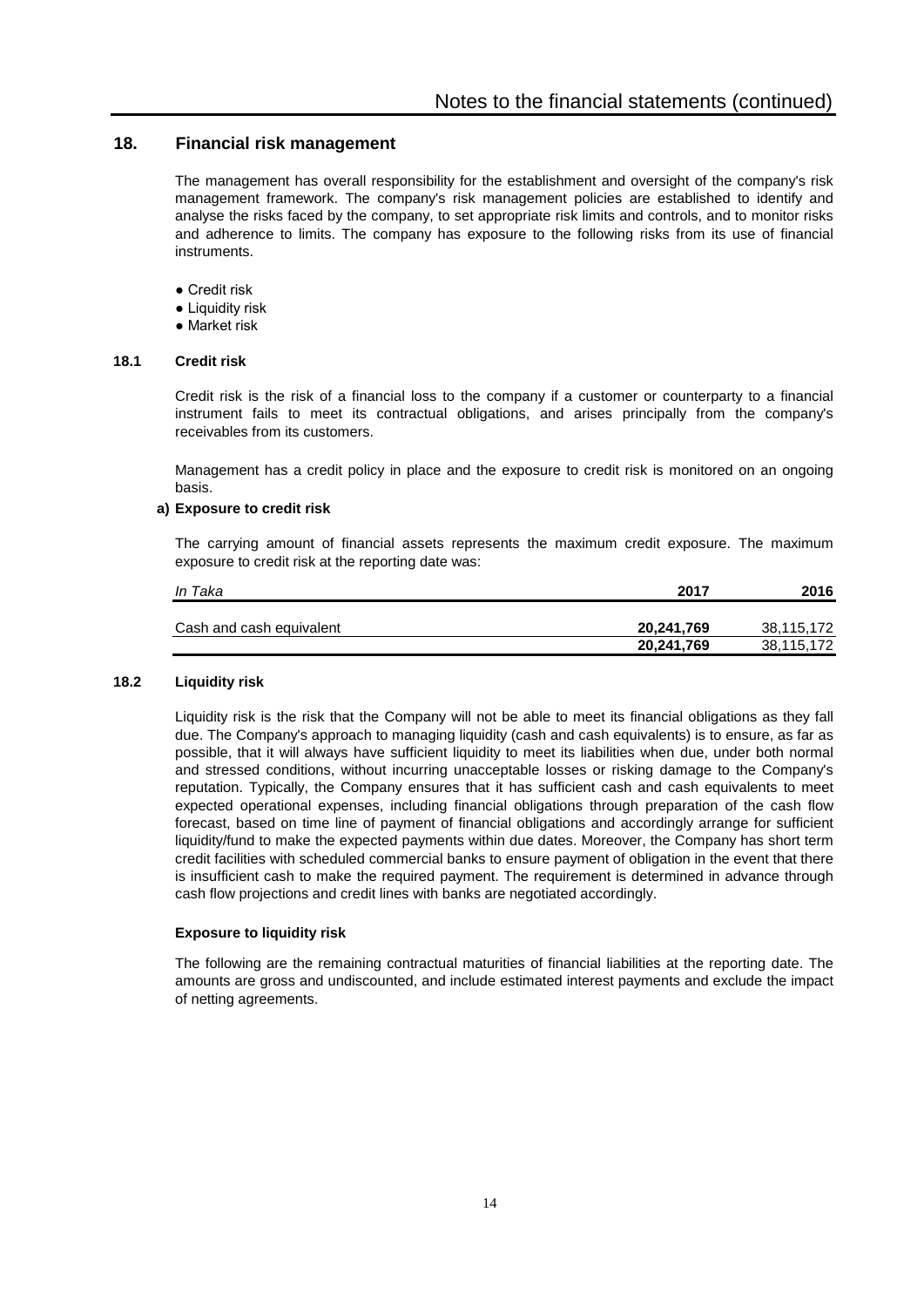The maturity of financial liability is given below:

| <b>31 March 2017</b>                             | Total            | 6 months<br>or less | More than 6<br>months |
|--------------------------------------------------|------------------|---------------------|-----------------------|
| In Taka                                          |                  |                     |                       |
| <b>Trade and other payables</b>                  |                  |                     |                       |
| Due to related parties                           |                  |                     |                       |
| Agro Tech Foods Limited, India                   |                  |                     |                       |
|                                                  |                  |                     |                       |
| Other than related parties                       |                  |                     |                       |
| Buildtex Technologies Ltd.                       |                  |                     |                       |
| Account payable - services                       | 146,618          | 146,618             |                       |
|                                                  | 146,618          | 146,618             |                       |
| <b>Accrued expenses and provision</b>            |                  |                     |                       |
| Audit fees                                       | 360,000          | 360,000             |                       |
| Legal and professional fees                      | 249,558          | 249,558             |                       |
| Office rent                                      | 5,750            | 5,750               |                       |
| Tax deducted at source                           | 40,000           | 40,000              |                       |
| VAT deducted at source                           | 60,000           | 60,000              |                       |
| Other taxes payable                              | 31,756           | 31,756              |                       |
| Packaging Development                            | 251,202          |                     | 251,202               |
| Security charges                                 | 47,878           | 47,878              |                       |
| Others                                           | 21,850           | 21,850              |                       |
|                                                  | 1,067,994        | 816,792             | 251,202               |
| 31 March 2016                                    | Total            | 6 months            | More than 6           |
|                                                  |                  | or less             | months                |
| In Taka                                          |                  |                     |                       |
| Trade and other payables                         |                  |                     |                       |
| Due to related parties                           |                  |                     |                       |
| Agro Tech Foods Limited, India                   | 12,169,326       | 5,711,741           | 6,457,585             |
|                                                  | 12,169,326       | 5,711,741           | 6,457,585             |
| Other than related parties                       |                  |                     |                       |
| Buildtex Technologies Ltd.                       | 34,030           |                     | 34,030                |
| Account payable - services                       | 131,904          | 131,904             |                       |
|                                                  | 165,934          | 131,904             | 34,030                |
|                                                  |                  |                     |                       |
| <b>Accrued expenses and provision</b>            |                  |                     |                       |
| Audit fees                                       | 270,000          | 270,000             |                       |
| Legal and professional fees                      | 258,100          | 258,100             |                       |
| Office rent                                      | 5,450            | 5,450               |                       |
| Tax deducted at source<br>VAT deducted at source | 35,000           | 35,000              |                       |
| Other taxes payable                              | 52,500<br>11,151 | 52,500              |                       |
| Packaging Development                            | 251,202          | 11,151              | 251,202               |
|                                                  | 883,403          | 632,201             | 251,202               |
|                                                  |                  |                     |                       |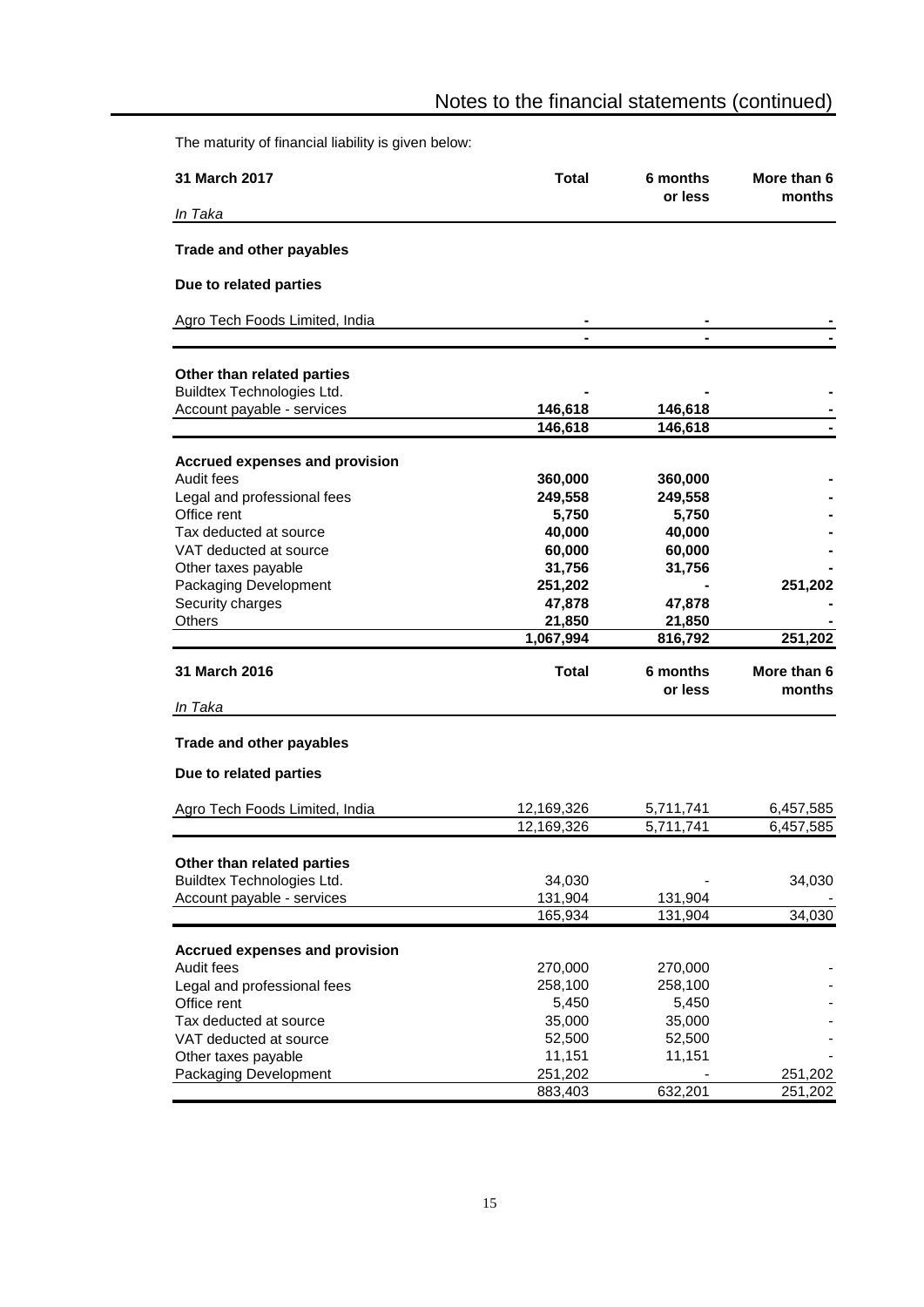#### **18.3 Market risk**

Market risk is the risk that any change in market prices, such as foreign exchange rates and interest rates will affect the company's income or the value of its holdings of financial instruments. The objective of market risk management is to manage and control market risk exposures within acceptable parameters, while optimising the return. Currently the Company is exposed to nominal market risk.

#### **a) Currency risk/foreign exchange rate risk**

The Company's exposure to foreign currency risk was as follows based on notional amounts:

|                                                                    | 2017       | 2016       |
|--------------------------------------------------------------------|------------|------------|
|                                                                    | <b>INR</b> | <b>INR</b> |
| Foreign currency denominated liabilities<br>Due to related parties | ٠          | 10,321,735 |

#### **b) Interest rate risk**

The company is not exposed to any significant interest rate risk because there are no fixed rate or floating rate instruments.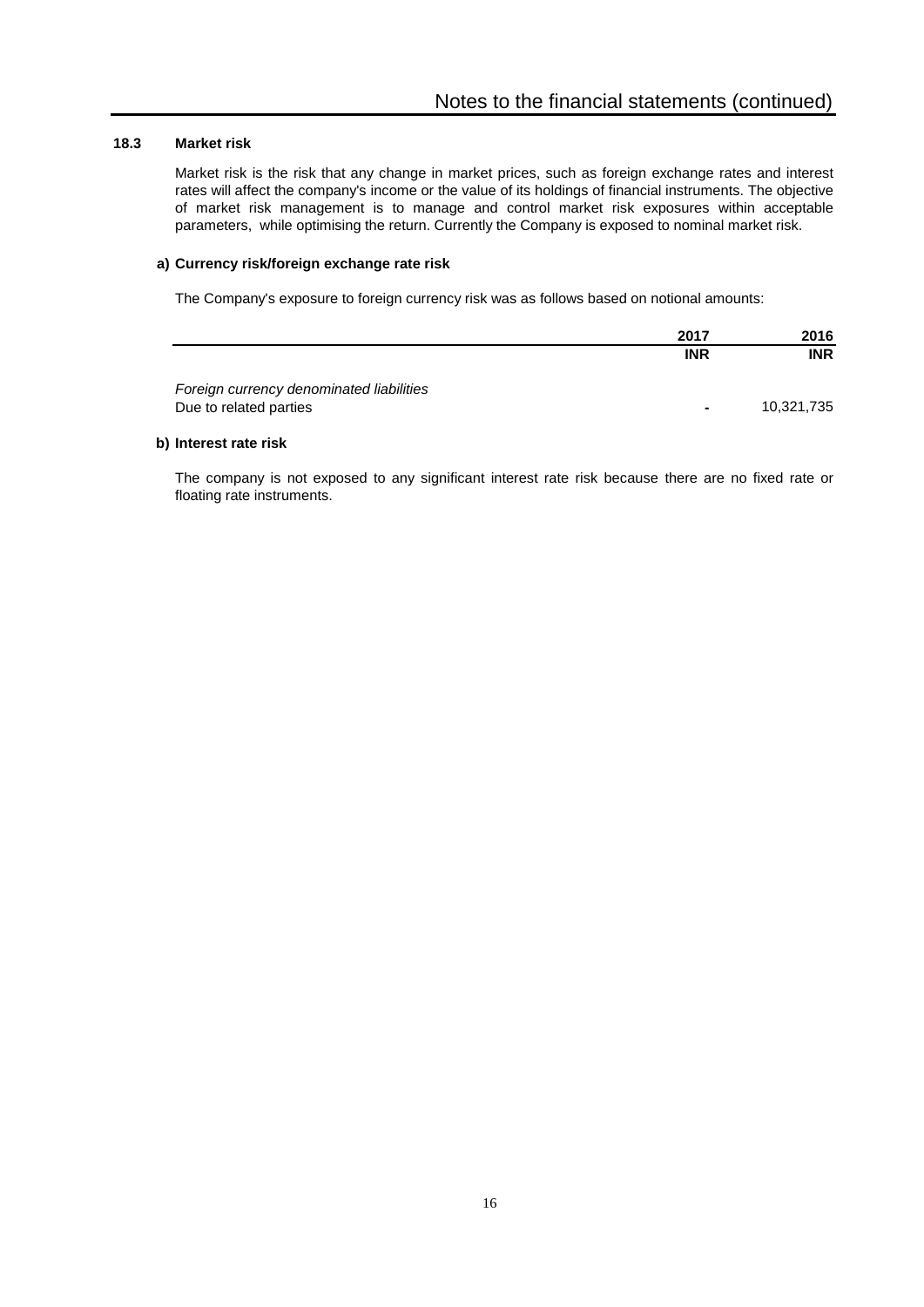# **19. Related party disclosures**

#### **a) Key management personnel**

| Name | Designation |
|------|-------------|
|------|-------------|

Mr. Pinku Roy Country Manager

Mr. Pinku Roy has the authority and responsibility for planning, directing and controlling the activities of the Company.

#### **b) Transactions with key management personnel**

Key management personnel compensation comprised the following.

| In Taka                                                    | 2017      | 2016      |
|------------------------------------------------------------|-----------|-----------|
| Short term employee benefits (salary and other allowances) | 2.244.000 | 1.740.000 |

#### **c) Other related party transactions**

During the year ended 31 March 2017, the Company entered into a number of transactions with related parties in the normal course of business. The names of the related parties, and amount thereof have been set out below in accordance with the provisions of *BAS 24: Related Party Disclosures.*

|                                | Transaction values for the year Balance outstanding as at 31<br>ended 31 March                   | March                        |  |
|--------------------------------|--------------------------------------------------------------------------------------------------|------------------------------|--|
| In Taka                        | 2017<br>2016                                                                                     | 2016<br>2017                 |  |
| Due to related parties         |                                                                                                  |                              |  |
| Agro Tech Foods Limited, India | 6.415.376<br>۰                                                                                   | 12.169.326<br>$\blacksquare$ |  |
|                                | Inter company povoble comprises of various expenses reimburgement due to Agre Teeb Esede Limited |                              |  |

Inter-company payable comprises of various expenses reimbursement due to Agro Tech Foods Limited, India.

# **20. Capital expenditure commitment**

Commitment for capital expenditure as at 31 March 2017 was Taka 2,420,971 (2016: Taka 10,337,914) in respect of construction of the factory in Bangladesh.

# **21. Contingent liability**

There is no contingent liability as at 31 March 2017 (2016: Nil).

# **22. Particulars of employees**

The number of employees engaged by the Company for the whole year or part thereof who received a total remuneration of Taka 36,000 or above was 3 (2016: 3).

# **23. Events after the reporting date**

No material events had occurred after the reporting period to the date of issue of these financial statements, which could affect the values stated in the financial statements.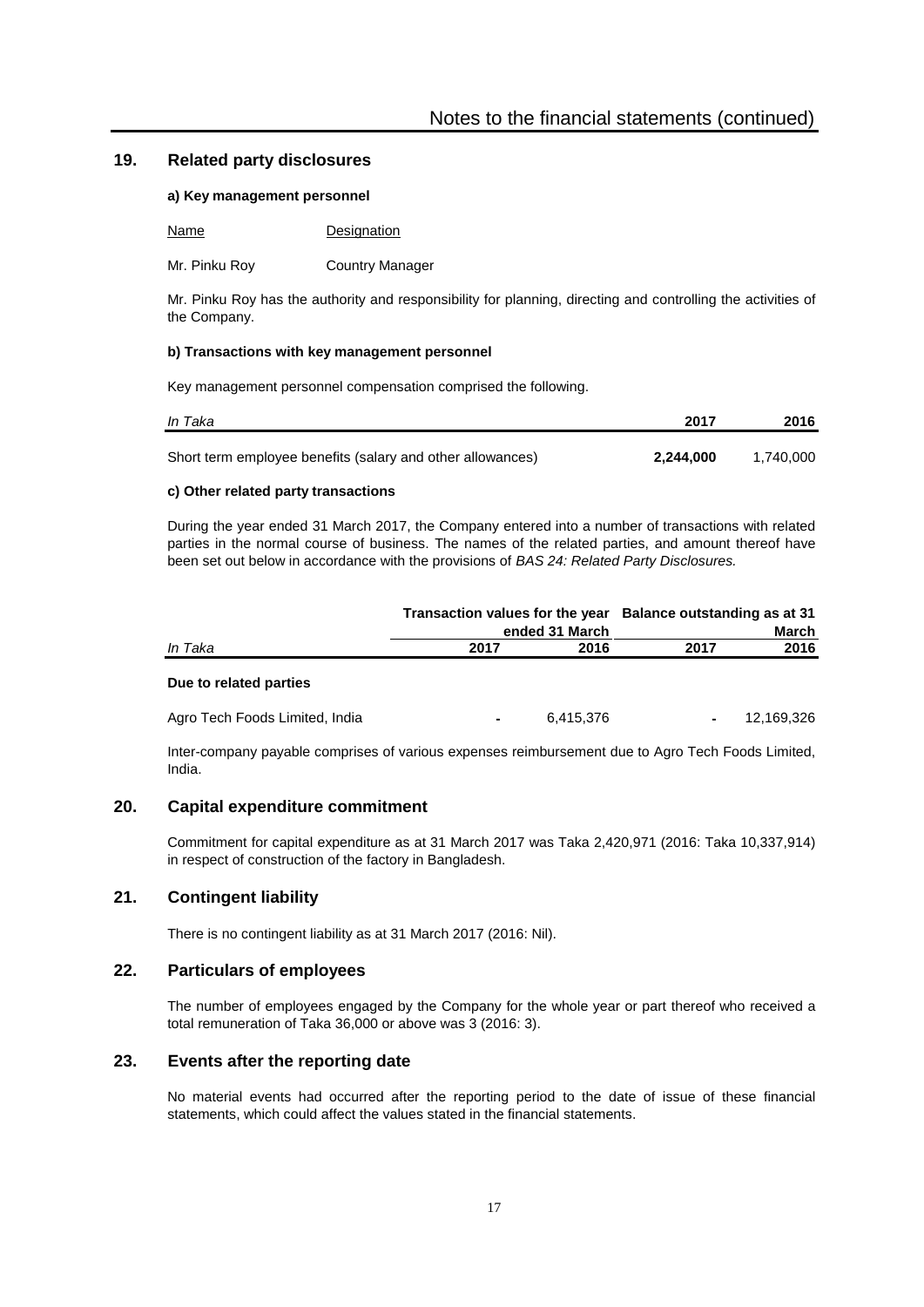# **24. Basis of measurement**

The financial statements have been prepared on the historical cost basis except inventories which is measured at lower of cost and net realisable value on each reporting date.

# **25. Reporting period**

The financial period of the Company covers one year from 1 April to 31 March and is followed consistently.

## **26. Going concern assumption**

The Company has adequate resources to continue in operation in the foreseeable futures. For this reason going concern basis is adopted in preparing the financial statements. The current resources of the Company provide sufficient fund to meet the present requirements of its existing business.

# **27. Significant accounting policies**

The Company has consistently applied the following accounting policies to all periods presented in these financial statements.

Set out below is an index of the significant accounting policies, the details of which are available on the pages that follow:

| Α. | Revenue                       | 18 |
|----|-------------------------------|----|
| В. | Inventory                     | 18 |
| C. | Foreign currency transaction  | 18 |
| D. | Property, plant and equipment | 19 |
| Е. | Impairment                    | 19 |
| F. | <b>Financial instruments</b>  | 20 |
| G. | Income tax                    | 21 |
| Η. | Provisions                    | 22 |
| L. | Contingencies and commitment  | 22 |
| J. | Finance income and expenses   | 22 |
| Κ. | Statement of cash flows       | 22 |

# **A. Revenue**

Revenue from the sale of goods is measured at fair value of the consideration received or receivable, net of return, discount and VAT. Revenue is recognised at the time of raising of sales invoice, when significant risks and rewards of ownership have been transferred to the buyer and recovery of the consideration is probable. transfer of risks and rewards occur from the sale of goods when the product is delivered to the distributors or customers along with dispatch documents and invoices.

### **B. Inventory**

Both raw materials and finished goods inventories are valued at the lower of cost or net realisable value. Cost includes all expenditure incurred for acquiring the inventories and bringing them to their existing location and condition.

Net realisable value is defined as the estimated selling price in the ordinary course of business less the estimated cost of completion and the estimated costs necessary to make the sale.

### **C. Foreign currency transaction**

Transactions in foreign currencies are translated to Bangladesh Taka currency at the foreign exchange rates ruling at the dates of the transactions. Monetary assets and liabilities denominated in foreign currencies at the reporting date are retranslated to the functional currency at the exchange rate at that date. Resulting exchange differences are recognised in the profit and loss account.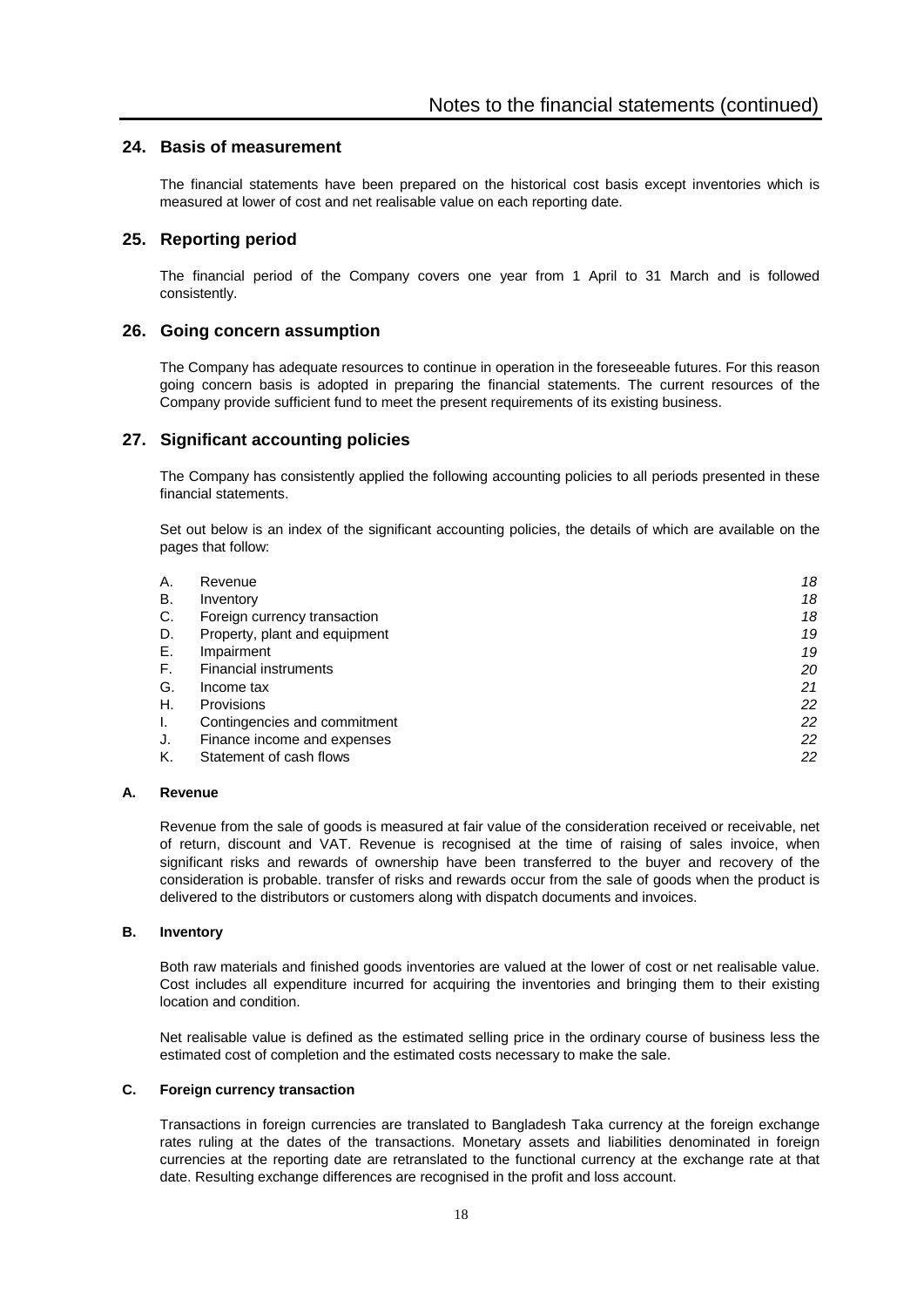#### **D. Property, plant and equipment**

#### **Recognition and measurement**

Items of property plant and equipment are measured at cost less accumulated depreciation and accumulated impairment losses, if any.

Cost includes expenditures that are directly attributable to the acquisition of the asset and bringing to the location and condition necessary for it to be capable of operating in the intended manner. The cost of self constructed asset includes the cost of material, direct labour and any other cost directly attributable to bringing the assets to a working condition for their intended use.

#### **Subsequent cost**

The cost of replacing part of an item of property and equipment is recognised in the carrying amount of the item if it is probable that the future economic benefits embodied within the part will flow to the Company and its cost can be measured reliably. The costs of the day-to-day servicing of property and equipment are recognised in the profit and loss account as incurred.

#### **Depreciation**

Depreciation on property, plant and equipment is recognised against profit or loss on a straight line method over the estimated useful lives of each part of an item of property, plant and equipment as this most closely reflects the expected pattern of consumption of the future economic benefits embodied in the assets. Depreciation is charged from the date of acquisition and no depreciation is charged in the month of disposal.

The estimated useful lives for the current and comparative periods are as follows:

| - Building:                           | 20 years |
|---------------------------------------|----------|
| - Plant & machinery:                  | 10 years |
| - Factory equipment and sundry tools: | 20 years |
| - Vehicles:                           | 5 years  |
| - Equipment and appliances:           | 5 years  |
| - Computers and peripherals:          | 5 years  |
| - Furniture and fixtures:             | 5 years  |
| - Other assets:                       | 5 years  |

Depreciation methods, useful lives and residual values are reviewed at each reporting date and adjusted if appropriate.

#### **Retirement and disposals**

An asset is derecognised on disposal or when no future economic benefits are expected from its use and subsequent disposal. Gains or losses arising from the retirement or disposal of an asset is determined by the difference between the net disposal proceeds and the carrying amount of the asset and is recognised in profit or loss.

#### **Capital work in progress**

Capital work in progress represents the cost incurred for acquisition and/or construction of items of property, plant and equipment that are not ready for use which is measured at cost.

#### **E. Impairment**

The carrying amounts of assets are reviewed at each reporting date to determine whether there is any indication of impairment. An impairment loss is recognised in the statement of comprehensive income if the carrying amount of asset exceeds its estimated recoverable amount.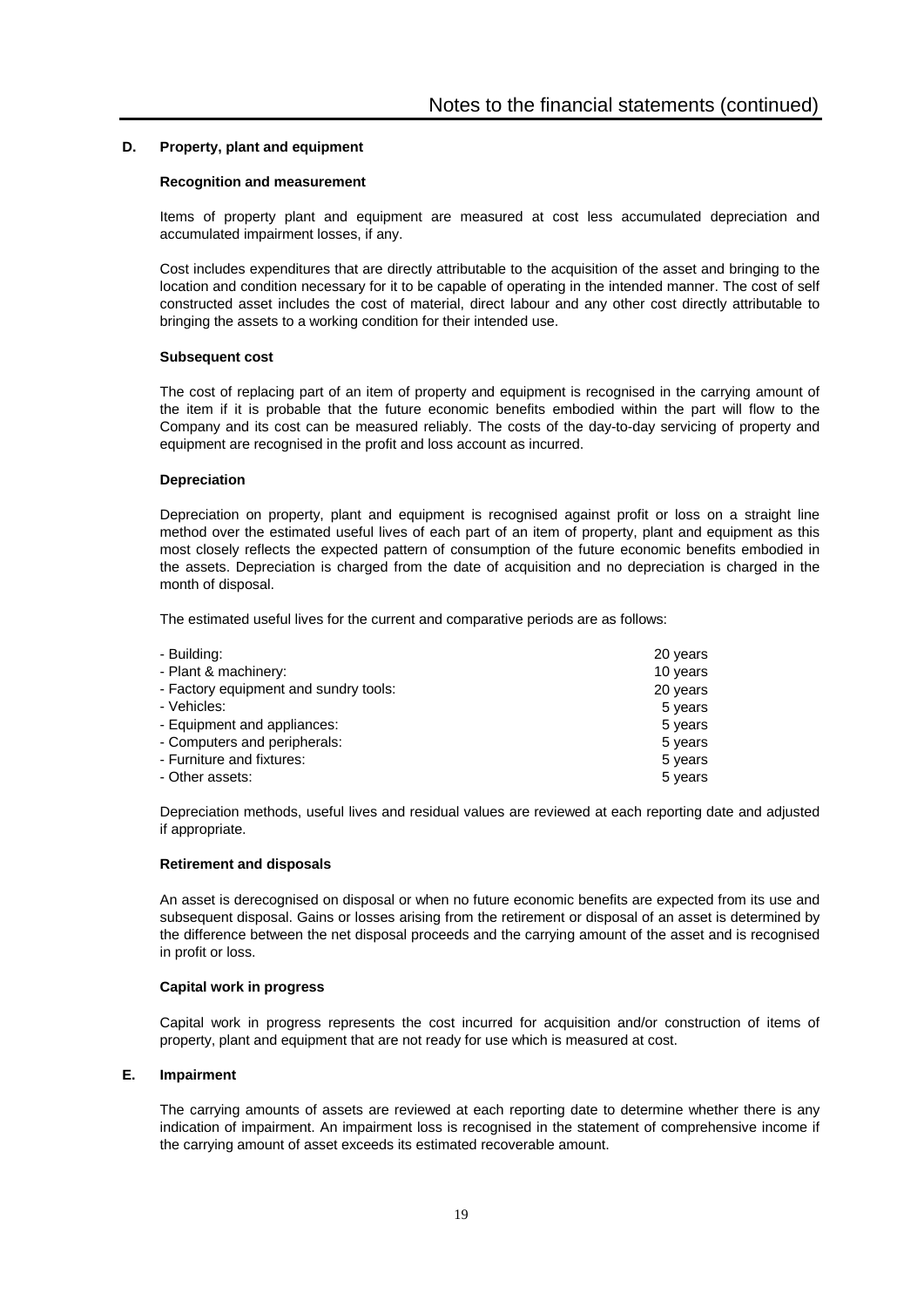# **F. Financial instruments**

The Company classifies non-derivative financial assets into the following categories: financial assets at fair value through profit or loss, held-to-maturity financial assets, loans and receivables and available-forsale financial assets.

The Company classifies non-derivative financial liabilities into the other financial liabilities category.

#### **(i) Non-derivative financial assets and financial liabilities – recognition and derecognition**

The Company initially recognises loans and receivables and debt securities issued on the date when they are originated. All other financial assets and financial liabilities are initially recognised on the trade date.

The Company derecognises a financial asset when the contractual rights to the cash flows from the asset expire, or it transfers the rights to receive the contractual cash flows in a transaction in which substantially all of the risks and rewards of ownership of the financial asset are transferred, or it neither transfers nor retains substantially all of the risks and rewards of ownership and does not retain control over the transferred asset. Any interest in such derecognised financial assets that is created or retained by the Company is recognised as a separate asset or liability.

The Company derecognises a financial liability when its contractual obligations are discharged or cancelled, or expire.

Financial assets and financial liabilities are offset and the net amount presented in the statement of financial position when, and only when, the Company has a legal right to offset the amounts and intends either to settle them on a net basis or to realise the asset and settle the liability simultaneously.

#### **(ii) Non-derivative financial assets – measurement**

#### **Financial assets at fair value through profit or loss**

A financial asset is classified as at fair value through profit or loss if it is classified as held-for-trading or is designated as such on initial recognition. Directly attributable transaction costs are recognised in profit or loss as incurred. Financial assets at fair value through profit or loss are measured at fair value and changes therein, including any interest or dividend income, are recognised in profit or loss.

#### **Held-to-maturity financial assets**

These assets are initially recognised at fair value plus any directly attributable transaction costs. Subsequent to initial recognition, they are measured at amortised cost using the effective interest method.

#### **Loans and receivables**

These assets are initially recognised at fair value plus any directly attributable transaction costs. Subsequent to initial recognition, they are measured at amortised cost using the effective interest method.

#### **Cash and cash equivalents**

In the statement of cash flows, cash and cash equivalents includes cash at bank, cash in hand and cash in transit that are an integral part of the Company's cash management.

#### **Receivable**

Receivables are stated at nominal values as reduced by the appropriate allowances for estimated doubtful amounts. However, there was no allowance for doubtful amounts in 2016.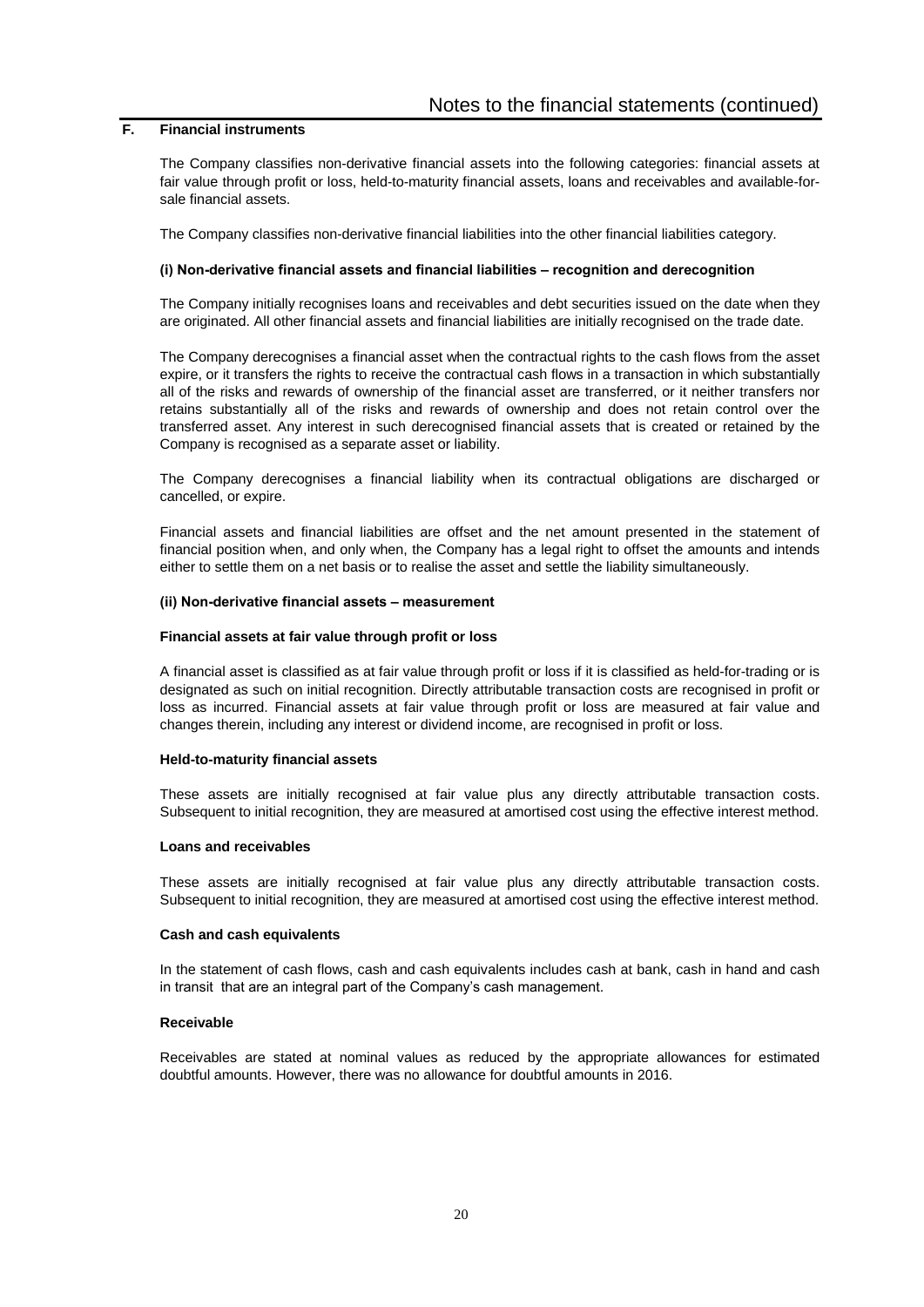#### **Payables**

Trade and other payables are stated at their nominal values.

#### **Due from/to related parties**

Due from/to related parties are stated at their nominal values.

#### **Available-for-sale financial assets**

These assets are initially recognised at fair value plus any directly attributable transaction costs. Subsequent to initial recognition, they are measured at fair value and changes therein, other than impairment losses and foreign currency differences on debt instruments are recognised in OCI and accumulated in the fair value reserve. When these assets are derecognised, the gain or loss accumulated in equity is reclassified to profit or loss.

#### **(iii) Non-derivative financial liabilities – measurement**

Non-derivative financial liabilities are initially recognised at fair value less any directly attributable transaction costs. Subsequent to initial recognition, these liabilities are measured at amortised cost using the effective interest method.

#### **(iv) Share capital**

#### **Ordinary shares**

Incremental costs directly attributable to the issue of ordinary shares, net of any tax effects, are recognised as a deduction from equity.

#### **G. Income tax**

Income tax expenses comprises current and deferred tax. It is recognised in profit and loss except to the extent that relates to an item recognised directly in equity or in other comprehensive income (OCI).

### **(i) Current tax**

Current tax is the expected tax payable on the taxable income for the year, using tax rates enacted or substantively enacted at the reporting date, and any adjustment to tax payable in respect of previous years. As a private limited company, the applicable tax rate for the reporting period was 35% with minimum tax at the rate of zero point six zero (0.60%) percent on gross receipts for the year.

#### **(ii) Deferred tax**

Deferred tax is recognised in respect of temporary differences between the carrying amounts of assets and liabilities for financial reporting purposes and the amounts used for taxation purposes. Deferred tax is determined at the effective income tax rate prevailing at the reporting date. Deferred tax assets and liabilities are offset if there is a legally enforceable right to offset current tax liabilities and assets, and they relate to income taxes levied by the same tax authority on the same taxable entity. Deferred tax is not recognised for:

- a) Temporary differences on the initial recognition of assets or liabilities in a transaction that is not a business combination and that effects neither accounting nor taxable profit or loss.
- b) Temporary differences related to investment in subsidiaries and jointly controlled entities to the extent that it is probable that they will not reverse in the foreseeable future, and
- c) Taxable temporary differences arising on the initial recognition of goodwill.

A deferred tax asset is recognised for unused tax losses, tax credits and deductible temporary differences, to the extent that it is probable that future taxable profits will be available against which they can be utilised. Deferred tax assets are reviewed at each reporting date and are reduced to the extent that it is no longer probable that the related tax benefit will be realised.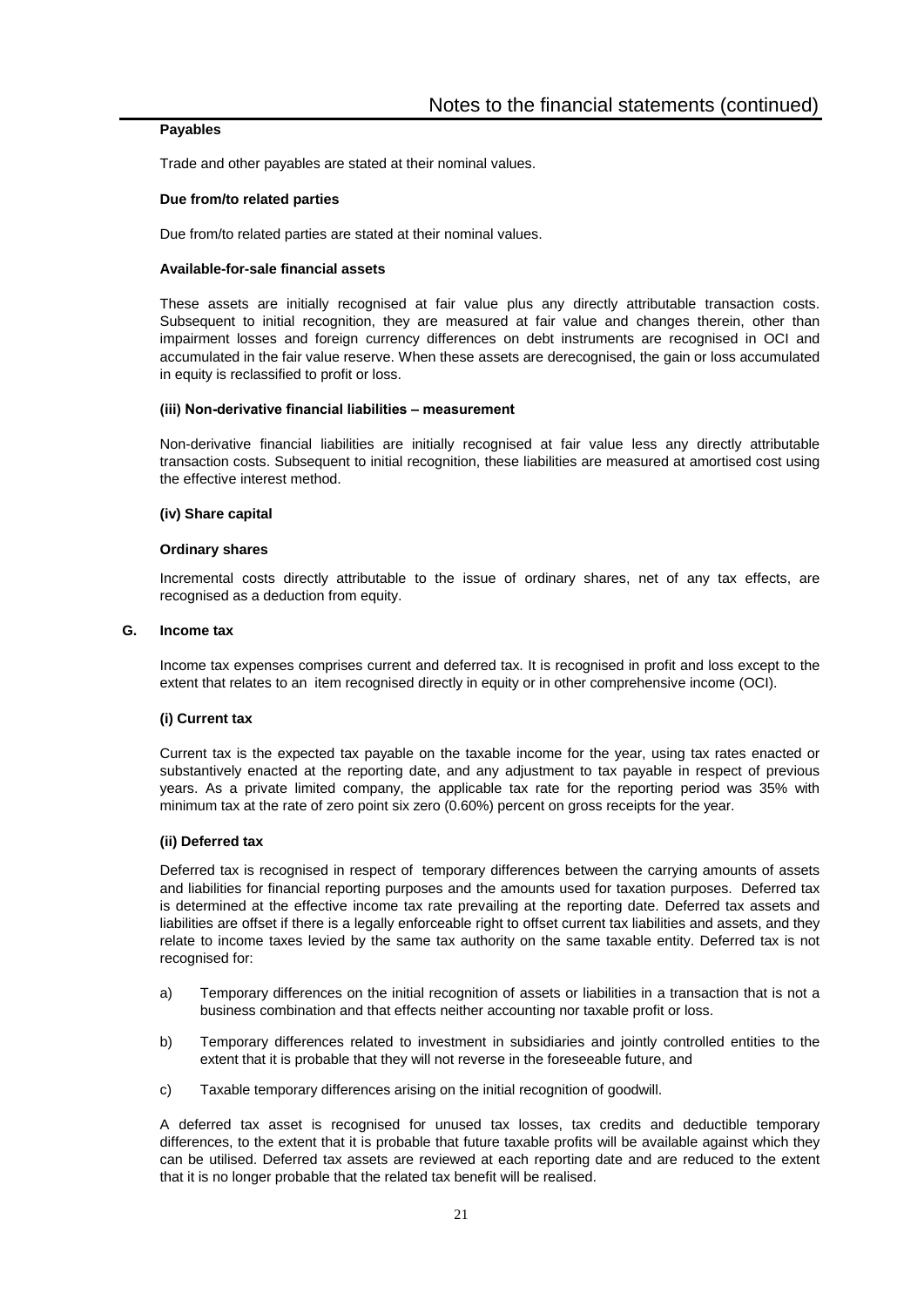# **H. Provisions**

Provisions are recognised on the reporting date if the Company has a legal and constructive obligation as a result of past events and it is probable that an outflow of resources embodying economic benefits will be required to settle the obligation and a reliable estimate thereof can be made.

#### **I. Contingencies and commitment**

Contingencies arising from claims, litigation assessments, fines, penalties, etc. are recorded when it is probable that a liability has been incurred and the amount can reasonably be measured.

#### **Contingent liability**

Contingent liability is a possible obligation that arises from past events and whose existence will be confirmed only by the occurrence or non-occurrence of one or more uncertain future events not wholly within the control of the entity.

Contingent liability should not be recognised in the financial statements, but may require disclosure. A provision should be recognised in the period in which the recognition criteria of provision have been met.

#### **Contingent asset**

Contingent asset is a possible asset that arises from past events and whose existence will be confirmed only by the occurrence or non-occurrence of one or more uncertain future events not wholly within the control of the entity.

A contingent asset should not be recognised. Only when the realisation of the related economic benefits is virtually certain should recognition take place provided that it can be measured reliably because, at that point, the asset is no longer contingent.

#### **J. Finance income and expenses**

The Company's finance income and finance costs include:

- interest income
- interest expense
- foreign exchange gain
- foreign exchange loss

## **K. Statement of cash flows**

Cash flows from operating activities is presented under indirect method as per BAS 7: Statement of cash flows.